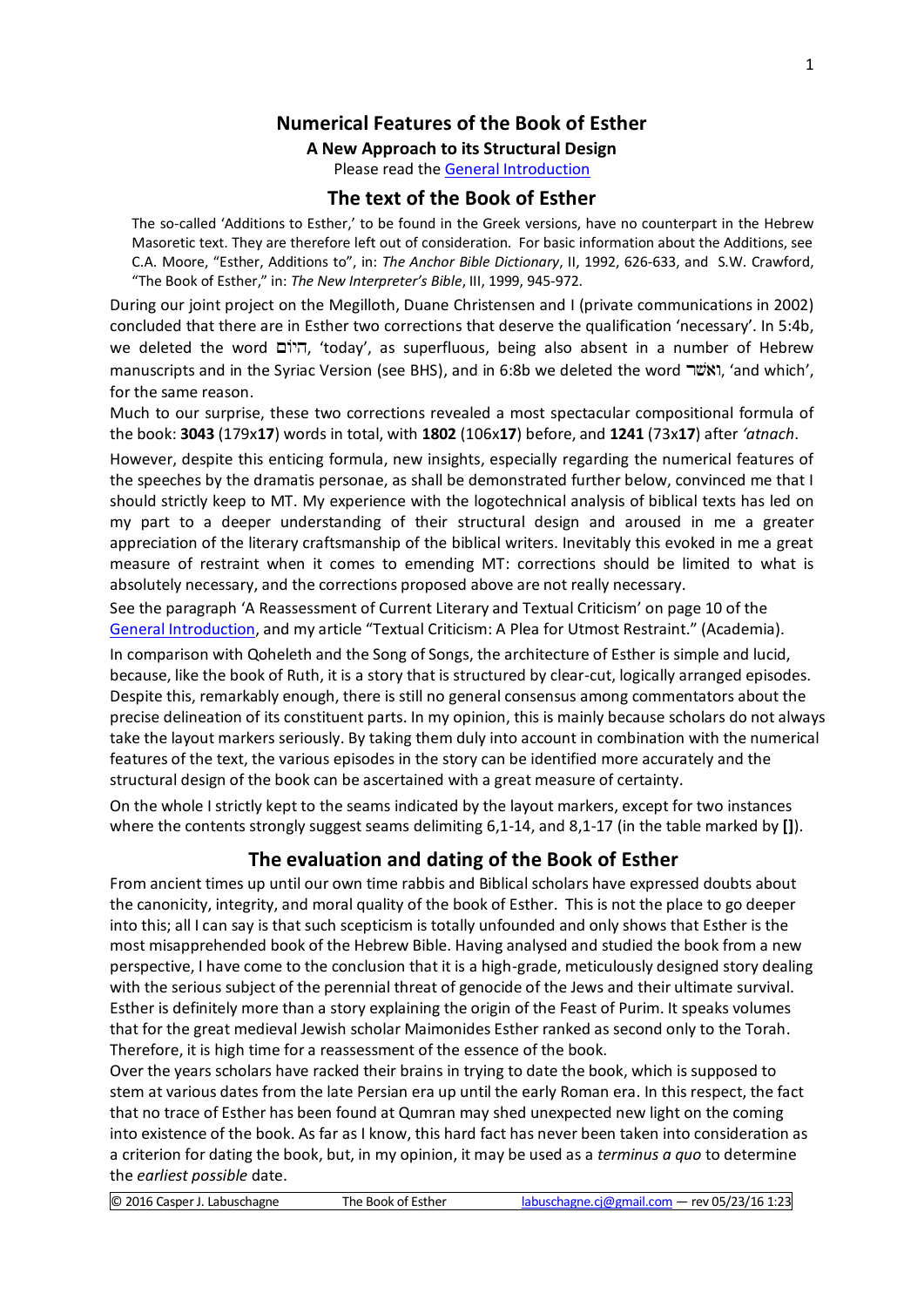It all depends on the view one has of the provenance of the Dead Sea Scrolls. For those who adhere to the traditional, widely accepted interpretation by which they are associated with the Jewish sect of the Essenes, supposed to have inhabited Qumran, no conclusions can be drawn regarding a date from the absence of Esther. However, for those who follow, like I do, the interpretation by Norman Golb and others that the documents are remnants of archives in Jerusalem which were brought there into safety before and during the Roman siege in 70 C.E., the absence of Esther provides indisputable factual evidence that the book did not yet exist at the time. It is as simple as that. The more precise dating is a matter for further research.

For a recent discussion of the issue, see Norman Golb's article, "On the Origin of the Dead Sea Scrolls" (2009): [http://oi.uchicago.edu/sites/oi.uchicago.edu/files/uploads/shared/docs/jerusalem\\_origin\\_dss.pdf.](http://oi.uchicago.edu/sites/oi.uchicago.edu/files/uploads/shared/docs/jerusalem_origin_dss.pdf) See also his book, *Who Wrote the Dead Sea Scrolls? The Search for the Secret of Qumran* (New York: Scribner, 1995).

## **Detailed outline based on layout markers, content, and numerical features**

| §1 (1,1-9) Ahasuerus's copious banquets for all his servants: S                                                  |                 | 9 vs; 132 w.                |
|------------------------------------------------------------------------------------------------------------------|-----------------|-----------------------------|
| §2 (1,10-15) The queen refuses to obey the king's command: S                                                     |                 | 6 vs; 101 w.                |
| §3 (1,16-22) By royal order Vashti is deposed: P                                                                 |                 | 7 vs; 138 w.                |
| §4 (2,1-4) The search among the virgins for a new queen: $S$                                                     |                 | 4 vs; 69 w.                 |
| §5 (2,5-20) Esther is chosen solely because of her beauty: S                                                     |                 | 16 vs; 326 w.               |
| §6 (2,21-23) Mordecai uncovers a plot against the king: P                                                        |                 | 3 vs; 43 w.                 |
| §7 (3,1-7) Haman clashes with Mordecai and plans genocide on the Jews: S                                         |                 | 7 vs; 132 w.                |
| §8 (3,8-15) Haman persuades the king to issue an edict of genocide: P                                            |                 | 8 vs; 171 w.                |
| §9 (4,1-12) Esther learns about Haman's plan and decides to act: S                                               |                 | 12 vs; 204 (12x17) w.       |
| §10 (4,13-17) Mordecai and Esther join forces on behalf of the Jews: S                                           |                 | 5 vs; 81 w.                 |
| §11 (5,1-2) Esther presents herself to the king in the palace: S                                                 |                 | 2 vs; 48 w.                 |
| §12 (5,3-14) Esther invites the king and Haman to a banquet: P                                                   |                 | 12 vs; 217 w.               |
| §13 (6,1-14) Mordecai is honoured for having saved the king's life: []                                           |                 | 14 vs; 263 w.               |
| §14 (7,1-4) Esther appeals to the king for her people: S                                                         | 4 vs; 64        |                             |
| §15 (7,5-8) Esther informs the king about Haman: S                                                               | 4 vs;           | 83 $ 187 (11x17) w$ .       |
| §16 (7,9-10) Haman is hanged on the gallows meant for Mordecai: P                                                | 2 vs;           | 40                          |
| §17 (8,1-2) The king rewards Esther and Mordecai: P                                                              | $2 \text{ vs.}$ | $38 +$                      |
| §18 (8,3-6) Esther's plea to have Haman's decree revoked: S                                                      |                 | 17 4 vs; $81/119$ (7x17) w. |
| §19 (8,7-14) The king agrees to have a new decree written: P                                                     |                 | 8 vs; 173 w.                |
| §20 (8,15-17) Mordecai appears in full ornate in public and the Jews rejoice: $\left[\right]$ 3 vs: 51 (3x17) w. |                 |                             |
| §21 (9,1-4) The crucial turning point: the thirteenth day of Adar: P                                             |                 | 4 vs; 82 w.                 |
| §22 (9,5-11) The slaughter in Susa and the death of Haman's ten sons: S                                          |                 | 7 vs; 61 w.                 |
| §23 (9,12-19) The slaughter in the provinces and the feast on 14 Adar: P                                         |                 | 8 vs; 159+                  |
| §24 (9,20-28) Mordecai informs the Jews and institutes the Feast of Purim: S                                     |                 | 9 vs; $181/340$ (20x17) w.  |
| §25 (9,29-32) Esther confirms this second letter concerning Purim: P                                             |                 | 4 vs; 61 w.                 |
| §26 (10,1-3) Conclusion: an encomium for Ahasuerus and Mordecai: Col.                                            |                 | 3 vs; 46 w.                 |
| $§§1-26(1,1-10,3)$ The book as a whole                                                                           |                 | 167 vs; 3045 words.         |

**Observation 1** From a numerical point of view, special attention has been paid to Chapter 7 (§§14-16), the vital passage dealing with Esther's intervention on behalf of her people, which led to the death of Haman: the **187** words divide into **119** (7x**17**) before *'atnach*, and **68** (4x**17**) after *'atnach*.

**Observation 2** Other vital passages that stand out are Chapter 8 with **17** verses, §9 (4,1-12) with **204** (12x**17**) words, §§17-18 (8,1-6) with **119** (7x**17**) words, §20 (8,15-17) with **51** (3x**17**) words, and §§23-24 (9,12-28) with **340** (20x**17**) words.

For a more complete overview, see the list at the bottom of the table with countings.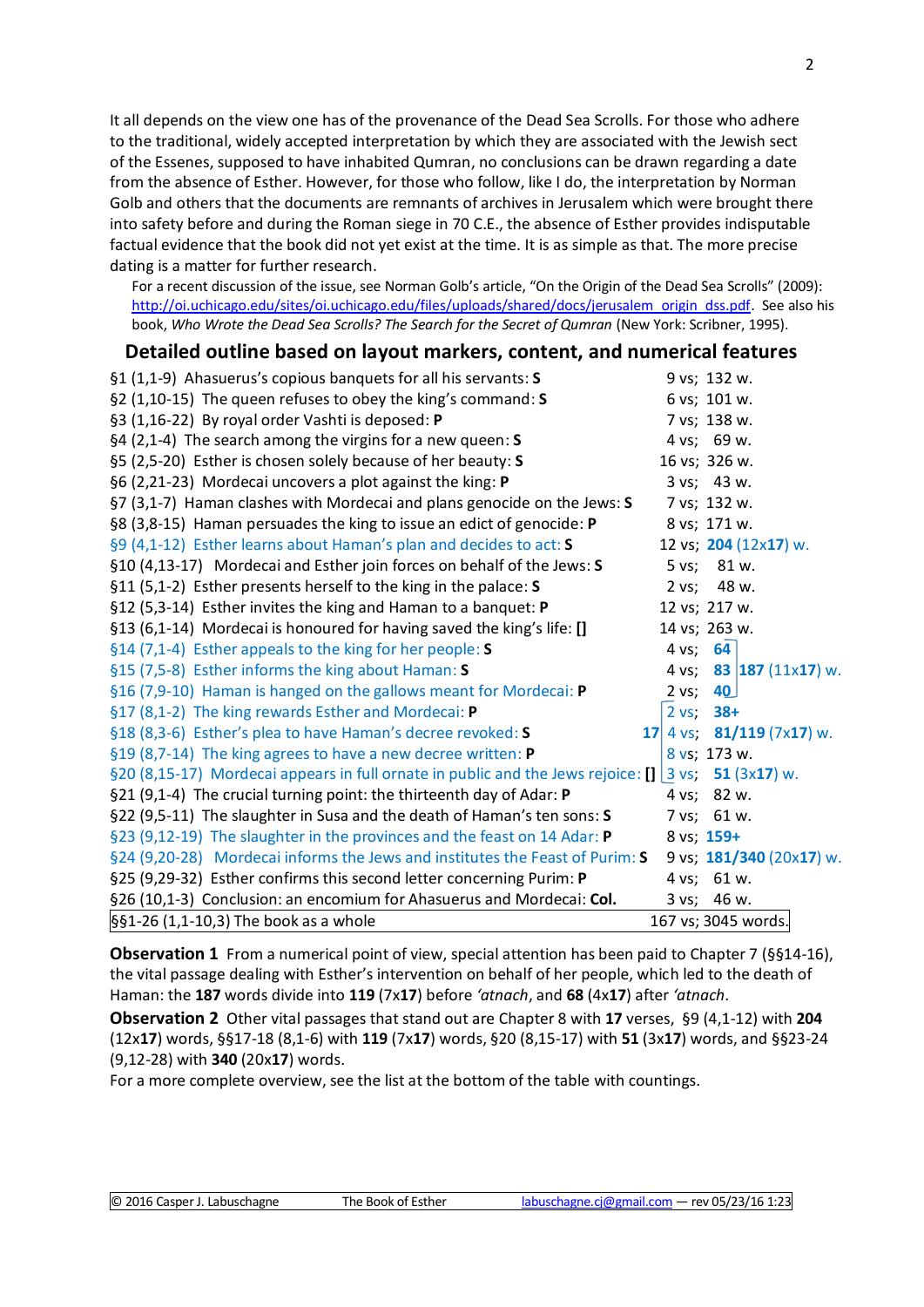## **Fourteen views on the structural design of the book of Esther**

H. BARDTKE (*Das Buch Esther,* in: KAT XVII/4-5, 1963): *Twenty-one parts.*

1,1-9 Die Feste im Palast zu Susa

1,10-22 Die Verstoßung der Königin Vashti

2,1-10 Der Aufstieg Esthers zur Königinwürde

2,21-23 Mardochai deckt einen Anschlag auf Ahasveros auf

3,1-7 Der Günstling Haman plant die Ausrottung aller Juden

3,8-15 Der Vernichtungsbeschluß und seine Verkündung

4,1-17 Esthers Entschluß, für ihr Volk einzutreten

5,1-8 Das erste Gastmahl bei der Königin Esther

5,9-14 Der Günstling Haman auf der Höhe des Glücks

6,1-13 Die Belohnung Mardochais, angeordnet durch den König

6,14-7,4 Das zweite Gastmahl und Esthers Eintreten für ihr Volk

7,5-10 Hamans Sturtz und Ende

8,1-2 Mardochais Erhöhung

8,3-6 Esther bittet erneut für ihr Volk

8,7-14 Der Gegenerlaß zur Errettung der Juden

8,15-17 Der Jubel der Juden über die glückliche Wendung

9,1-10 Die erste Vergeltung

9,11-19 Die zweite Vergeltung

9,20-28 Mardochais Purim-Ordnung

9,29-32 Esthers Purim-Ordnung

10,1-3 Bericht über die Auafzeichnung der Taten des Ahaveros und des Mardochais.

E. WÜRTHWEIN (*Die fünf Megilloth: Ruth, Das Hohelied, Esther,* in: HAT 18, 1969, 165-196): *Twenty-three parts.*

#### **Exposition 1,1-2,23**

1,1-9 König Ahasveros' Glück und Herrlichkeit

1,10-15 Königin Vashti's Weigerung

1,16-22 Königin Vashtis Verstossung

2,1-4 König Ahasveros'neue Ehe

2,5-7 Esther tritt auf

2,8-14 Die Brautschau

2,15-20 Esthers Erhöhung

2,21-23 Mordechai als Lebensretter des Königs

#### **Die Haupthandlung 3,1-9.19**

3,1-6 Hamans Erhöhung und sein Konflikt mit Mordochai

3,7-15 Die Organisation der Judenverfolgung

4,1-17 Mordochais Rettungsplan

5,1-8 Esther be König Ahasveros

5,9-14 Hamans Hochmut vor dem Fall

6,1-13 Eines Königs schlaflose Nacht und die Folgen

#### 6,14-7,10 Hamans Sturtz

8,1-8 Esther nochmals bei König Ahasveros

8,9-14 Die Abwehrzurüstung der Juden

8,15-17 Mordochais und seiner Gemeinde Glück und Sieg

9,1-10 Die Rachetag vom 13. Adar

9,11-19 Der 14. und 15. Adar

Der Schluß des Esther-Buches 9,20-10,3

9,20-28 Der Purimverordnung Mordochais

9,29-32 Die Ergänzung der Purimordnung durch Esther

10,1-3 Mordochais Größe.

G. GERLEMAN (*Esther*, in: BKAT XXI, 1973): *Thirteen parts*.

1,1-22 Das königliche Gastmahl in Susa und the Verstoßung der Königin Vasthi

2,1-20 Die Erhebung Esthers zur Königin

2,21-23 Mardochais Entdeckung einer Verschwörung

3,1-15 Hamans Erhebung und seine judenfeindlichen Pläne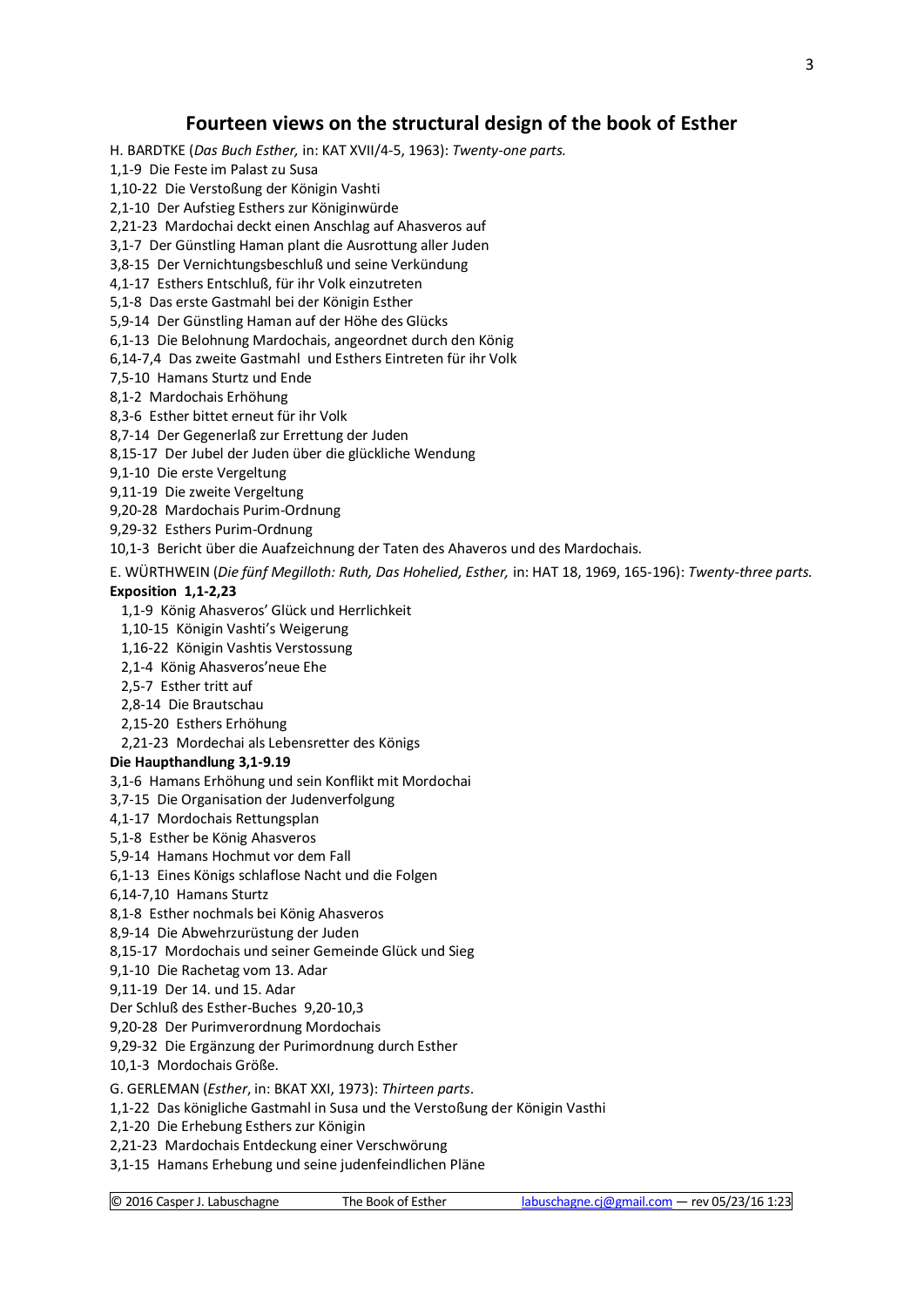- 4,1-17 Mardochais Trauer und Gespräch mit Esther
- 5,1-8 Esthers Audienz beim König und das erste Gastmahl bei Esther
- 5,9-14 Hamans Selbstruhm und Rachsucht
- 6,1-13 Mardochais Belohnung
- 6,14-8,2 Hamans Sturtz und Mardochais Erhöhung
- 8,3-17 Der Erlaß zugunsten der Juden
- 9,1-19 Triumph und Rache der Juden
- 9,20-32 Die Purim-Ordnung Mardochais und ihre Bestätigung durch Esther
- 10,1-3 Schlußbetrachtung.

J.A. LOADER (*Das Hohelied / Klagelieder / Das Buch Ester,* in: ATD 16/2, 1992, 198-280 ): *Fourteen 'chapters'.*

- 1. Kapitel 1,1-22 Königin Waschti wird abgesetzt
- 2. Kapitel 2,1-20 Ester wird Königin
- 3. Kapitel 2,21-23 Mordechai rettet dem König das Leben
- 4. Kapitel 3,1-7 Der erste Konflikt zwischen Haman und Mordechai
- 5. Kapitel 3,8-15 Ein Sieg für Haman
- 6. Kapitel 4,1-17 Erste Reaktionen der Hauptpersonen
- 7. Kapitel 5,1-8 Ester wird aktiv
- 8. Kapitel 5,9-14 Der zweite Konflikt zwischen Mordechai und Haman
- 9. Kapitel 6,1-13 Mordechais Triumph
- 10. Kapitel 6,14-8,2 Die Lösung
- 11. Kapitel 8,3-17 Das Geschick der Juden wird gewendet
- 12. Kapitel 9,1-19 Die große Wendung wird durchgesetzt
- 13. Kapitel 9,20-32 Die Einsetzung des Purimfestes
- 14. Kapitel 10,1-3 Mordechais Glanz.

F.W. BUSH (*Ruth, Esther,* in: WBC 9, 1996):*Ten Acts and sixteen subdivisions.*

#### **Act 1. 1,1-2,23 Introduction and setting: Esther becomes queen of Persia**

- Scene 1. 1,1-22 The deposing of queen Vasti
- Scene 2. 2,1-18 Esther becomes queen
- Scene 3. 2,19-23 Mordecai uncovers a plot
- **Act 2. 3,1-15 The crisis: Haman's plot to destroy the Jews**
- Scene 1. 3,1-6 Haman decides to destroy the Jews
- Scene 2. 3,7-15 Haman sets a plan in motion to annihilate the Jews
- **Act 3. 4,1-17 Mordecai's stratagem: Esther must consent to appeal to the king**
- Scene 1. 4,1-3 Mordecai and all the Jews lament over Haman's edict
- Scene 2. 4,4-17 At Mordecai's command Esther consents to appeal to the king

#### **Act 4. 5,1-8 Esther begins her appeal: she invites the king and Haman to a banquet**

- Scene 1. 5,1-5a Esther invites the king and Haman to a banquet
- Scene 2. 5,5b-8 Esther again invites the king and Haman to a banquet
- **Act 5. 5,9-6,14 Haman's stratagem backfires: he is humiliated by Mordecai**
- Scene 1. 5,9-14 Haman's hubris: his wife and his friends perzuade him to ask the king to hang Mordecai
- Scene 2. 6,1-11 Hamen's humiliation: The king commands him to honor Mordecai

Scene 3. 6,12-14 Haman's end: his wife and his friends predict his downfall

**Act 6. 7,1-10 Esther makes her appeal**

#### **Act 7. 8,1-17 Esther appeals again to the king: she and Haman counters Haman's plot**

- Scene 1. 8,1-8 Esther and Mordecai acquire authority to issue a counterdecree
- Scene 2. 8,9-17 Mordecai issues the counterdecree
- **Act 8. 9,1-5 The Jews are victorious: they put all their enemies to the sword**

#### **Act 9. 9,6-32 The festival of Purim is instituted: Mordecai, Esther and the Jewish community set its datesaa and establish its character**

- Scene 1. 9,6-19 The events that occasion the celebration of Purim over two days
- Scene 2. 9,20-32 Mordecai, Esther, and the Jewish community set the dates of Purim and commit themselves to its perpetual celebration

#### **Act 10. 10,1-3 Epilogue: an encomium on Mordecai.**

J.D. LEVENSON (*Esther,* in: Old Testament Library, 1997): *Ten main parts and sixteen subdivisions.*

- I. 1,1-2,20 A new queen is chosen
- 1. 1,1-9 Three royal banquets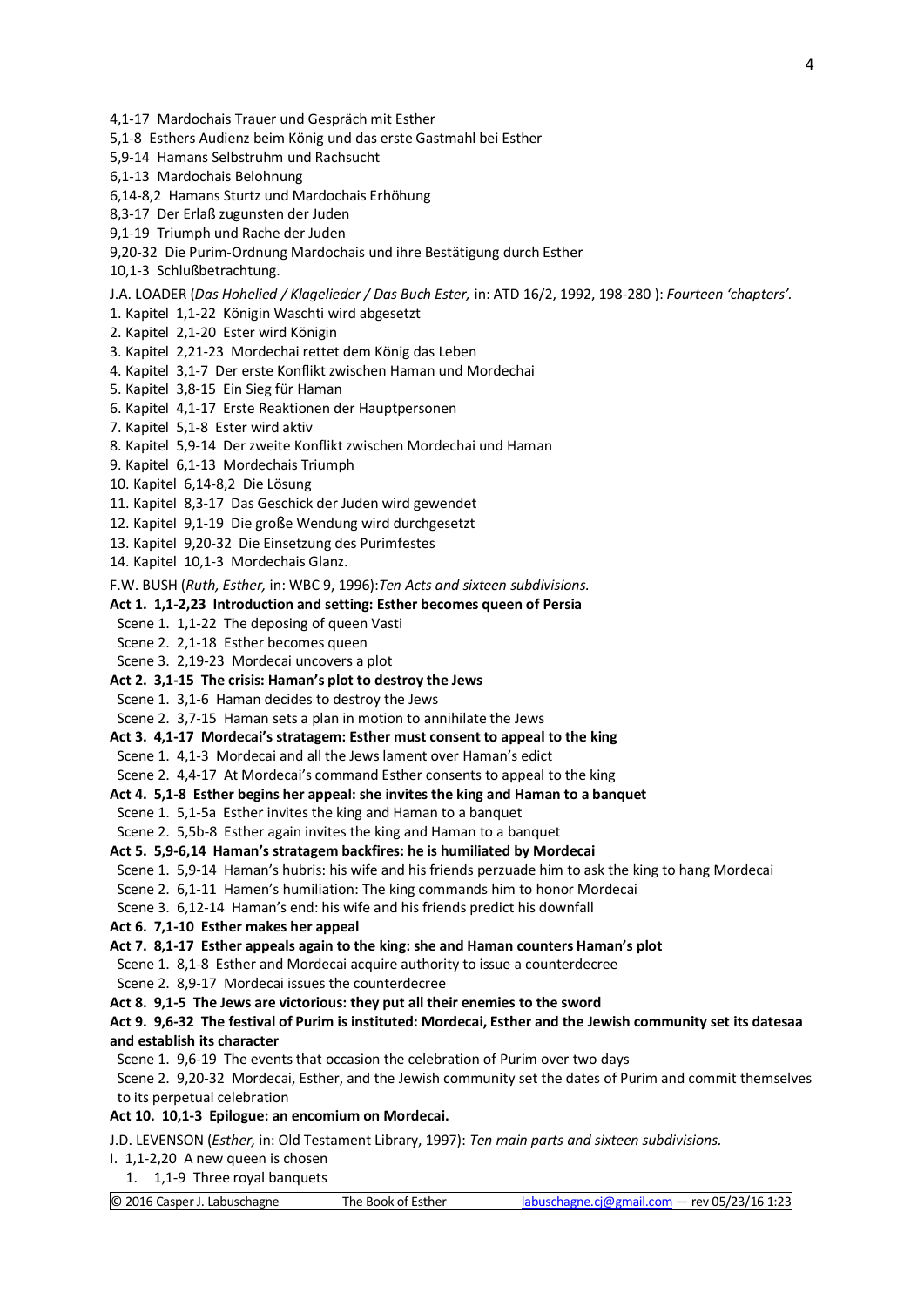- 3. 1,13-22 The cabinet meets in emergency session
- 4. 2,1-4 The search for Miss Persia
- 5. 2,5-7 A Jewish exile and his comely cousin
- 6. 2,8-20 Esther wins the beauty contest

## **II. 2,21-23 Mordecai and Esther save the king's life**

## **III. 3,1-15 Genocide decreed against the Jews**

- 1. 3,1-6 Mordecai's refusal
- 2. 3,7-11 Haman hatches his plot
- 3. 3,12-13 The edict of genocide is issued
- 4. 3,14-15 The edict of genocide is issued (continued)

### **IV. 4,1-17 Mordecai persuades Esther to intercede with the king**

- 1. 4,1-11 Esther's ignorance and resistance
- 2. 4,12-17 Esther accepts her providential role

## **V. 5,1-14 Esther approaches the king and asks for two banquets**

- 1. 5,1-8 The king grants her requests
- 2. 5,9-14 Haman's joy turns ro rage again
- **VI. 1,1-14 A patriot is honored and an egomaniac is disgraced**

## **VII. 7,1-10 The climactic banquet**

## **VIII. 8,1-17 Esther's renewed plea brings results**

- 1. 8,1-8 The queen persuades Ahasuerus to act
- 2. 8,9-12 A new edict is issued

## **The text of the edict (1-24)**

- 1. 8,13-14 A new edict is issued (continued)
- 2. 8,15-17 The exaltation of Mordecai and the happiness of the Jews

## **IX. 9,1-32 The fateful three days**

- 1. 9,1-19 Battle is joined and renewed
- 2. 9,20-32 Purim instituted, confirmed, and reconfirmed

## **X. 10,1-3 The greatness of Ahasuerus and Mordecai.**

- E. HUWILER (*The Song of Songs*, in: New International Biblical Commentary, 1999): *Eight paragraphs.*
- §1 1,1-6 Opening matters
- §2 1,7-2.7 The lovers together
- §3 2,8-17 Hope and invitation
- §4 3,1-11 Dream and vision
- §5 4,1-5,1 Admiration and invitation
- §6 5,2-6,3 Dream and search
- §7 6,4-8,4 Admiration and desire

§8 8,5-14 Loose ends.

C.M. BECHTEL (*Esther*, in: Interpretation, 2002): C*hapter arrangement.*

L. DAY (*Esther,* in: Abingdon Old Testament Commentaries, 2005): *Eleven parts.*

- 1,1-8 Ahasuerus's royal parties
- 1,9-2,4 Vashti's refusal
- 2,5-20 Esther becomes queen
- 2,21-3,15 Mordecai versus Haman
- 4,1-17 Esther and Mordecai's conversation
- 5,1-8 Esther approaches and hosts
- 5,9-6,14 Conversation with Haman
- 7,1-8,2 Esther's relevation
- 8,3-17 Esther pleads, Mordecai writes
- 9,1-19 The Jews attack their enemies
- 9,20-10,3 The establishment of Purim.

J. CARRUTHERS (*Esther Through the Centuries,* in: Blackwell Bible Commentaries, 2008): *Eleven parts.* 1,1-9; 1,10-22; 2,1-7; 2,8-23; 3,1-15; 4,1-14; 4,15-17; 5, 6, 7-8, 9-10.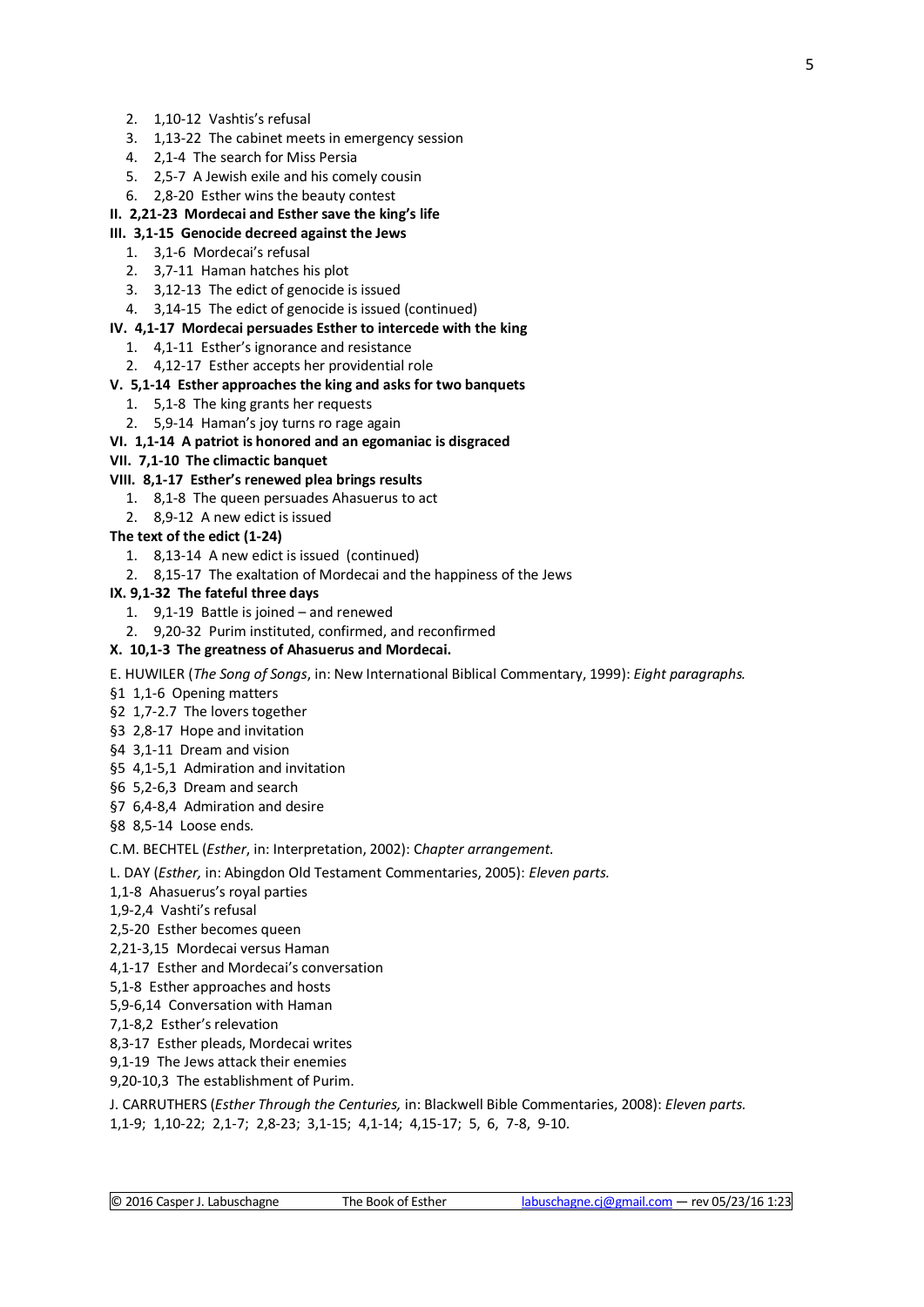H. BARDTKE (*Das Buch Esther,* in: KAT XVII/4-5, 1963): *Thirteen parts.*

1,1-9 Die Feste im Palast zu Susa

1,10-22 Die Verstoßung der Königin Vashti

2,1-10 Der Aufstieg Esthers zur Königinwürde

2,21-23 Mardochai deckt einen Anschlag auf Ahasveros auf

3,1-7 Der Günstling Haman plant die Ausrottung aller Juden

3,8-15 Der Vernichtungsbeschluß und seine Verkündung

4,1-17 Esthers Entschluß, für ihr Volk einzutreten

5,1-8 Das erste Gastmahl bei der Königin Esther

5,9-14 Der Günstling Haman auf der Höhe des Glücks

6,1-13 Die Belohnung Mardochais, angeordnet durch den König

6,14-7,4 Das zweite Gastmahl und Esthers Eintreten für ihr Volk

7,5-10 Hamans Sturtz und Ende

8,1-2 Mardochais Erhöhung

8,3-6 Esther bittet erneut für ihr Volk

8,7-14 Der Gegenerlaß zur Errettung der Juden

8,15-17 Der Jubel der Juden über die glückliche Wendung

9,1-10 Die erste Vergeltung

9,11-19 Die zweite Vergeltung

9,20-28 Mardochais Purim-Ordnung

9,29-32 Esthers Purim-Ordnung

10,1-3 Bericht über die Auafzeichnung der Taten des Ahaveros und des Mardochais.

W. DOMMERSHAUSEN (*Ester,* in: Die Neue Echter Bibel, 1980): *Three main parts with twenty subdivisions.*

**1,1-2,23** DIE ERHEBUNG ESTERS ZUR KÖNIGIN

1,1-9 Das Mahl im Königspalast

1,10-22 Die Verstoßung der Königin Waschti

2,1-4 Der Entschluß des Königs

2,5-14 Ester am königlichen Hof

2,15-20 Esters Erhebung

2,21-23 Die Aufdeckung einer Verschwörung

**3,1-15** HAMANS ANSCHLAG GEGEN DIE JUDEN

3,1-6 Der Racheplan

3,7-11 Der Ausrottungsplan

23,12-15 Der Erlaß

4,1-17 Esters Vermittlung

5,1-4 Die Audienz beim König

5,5-8 Die Einladung zum Festmahl bei Ester

5,9-14 Hamans Racheplan gegen Mordechai

6,1-14 Die Erhöhung Mordechais

7,1-10 Hamans Ende

**8,1-10,3** DIE RETTUNG DER JUDEN

8,1-6 Mordechais Erhöhung und Esters erneute Bitte

8,7-17 Der Erlaß zum Schutz der Juden

9,1-19 Der Siegestag der Juden

9,20-32 Die Einführung des Purimfestes

10,1-3 Der Bericht über die Taten des Artaxerxes und die Stellung Mordechais.

S.W. CRAWFORD (*The Book of Esther,* in: The New Interpreter's Bible, III, 1999, 855-941): *Seven main parts with twenty-six subdivisions.*

#### **I. 1,1-22 The deposition of queen Vashti**

- A. 1,1-9 Introduction to the court of Susa
- B. 1,10-22 The downfall of Vashti

#### **II. 2,1-23 Esther becomes queen**

- A. 2,1-4 The search for a new queen
- B. 2,5-7 The introduction of Esther and Mordecai
- C. 2,8-18 Esther is chosen queen
- D. 2,19-23 Mordecai discovers the Eunuchs' plot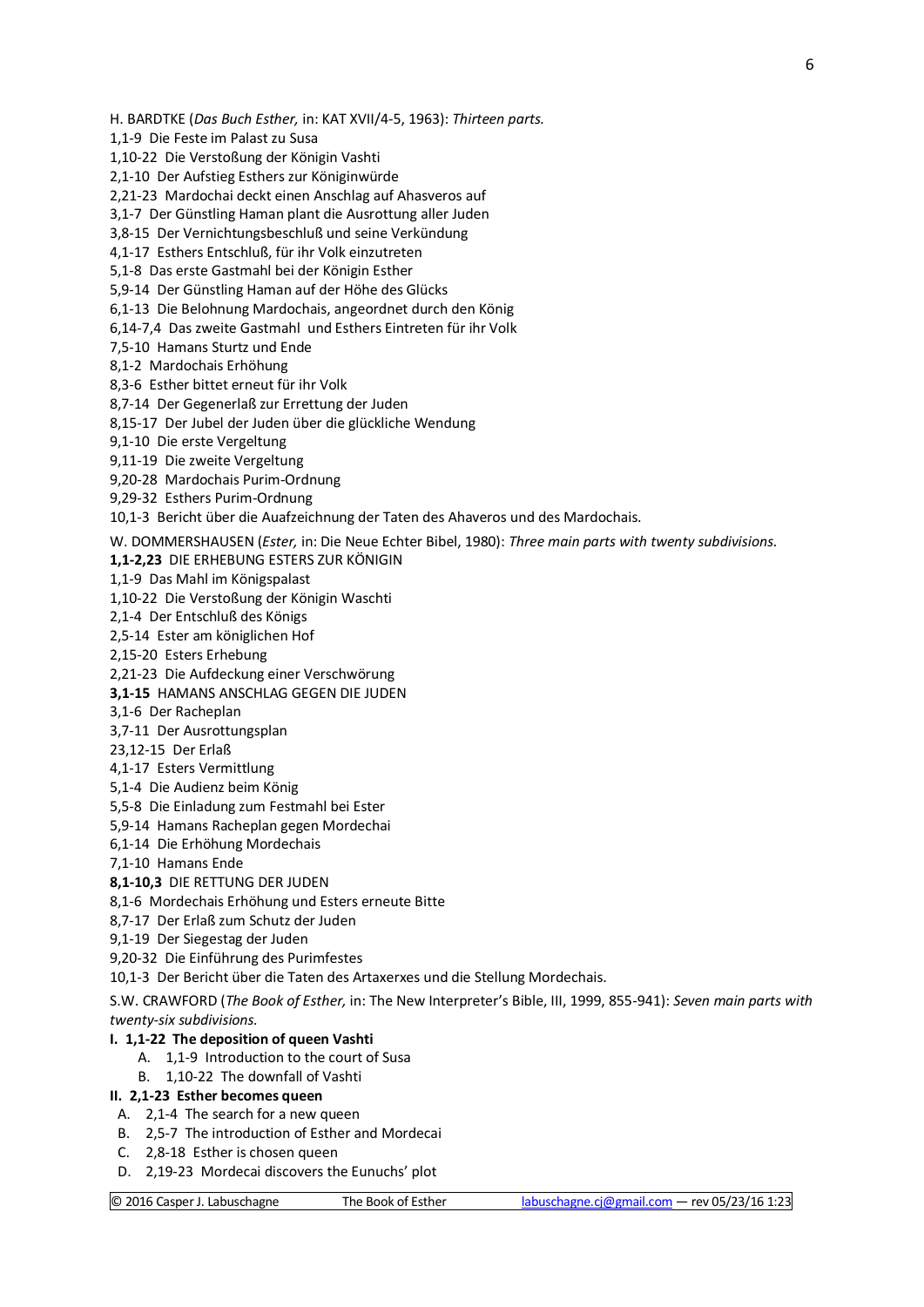#### **III. 3,1-15 Haman's plot to destroy the Jews**

- A. 3,1-6 Conflict between Mordecai and Haman
- B. 3,7-11 Haman's plot
- C. 3,12-15 Haman's plot is carried out

#### **IV. 4,1-17 Mordecai turns to Esther**

- A. 4,1-3 Mordecai's reaction to Esther
- B. 4,4-17 Dialogue between Esther and Mordecai

#### **V. 5,1-8,2 Haman's plans are thwarted**

- A. 5,1-8 Esther acts: The first banquet
- B. 5,9-14 Haman builds a gallows for Mordecai
- C. 6,1-11 Haman's humiliation
- D. 6,12-13 Haman is warned by his advisers
- E. 6,14-7,10 Esther's second banquet
- F. 8,1-2 Esther's triumph

#### **VI. 8,3-17 The undoing of Haman's plot**

- A. 8,3-8 Esther petitions the king
- B. 8,9-14 Mordecai writes an edict
- C. 8,15-17 Mordecai's appearance

#### **VII. 9,1-10,3 The battles of Adar and the festival of Purim**

- A. 9,1-5 The first battle
- B. 9,6-10 The battle in Susa
- C. 9,11-15 The fourteenth of Adar
- D. 9,16-19 The Jews celebrate
- E. 9,20-32 The letters of Purim
- F. 10,1-3 Appendix concerning Mordecai.

## D.A. DORSEY, *The Literary Structure of the Old Testament*, Baker Academic, 1999, 162-164: *Thirteen episodes, primarily arranged in a chronologically linear pattern.*

#### **a 1,1-22 King's proud feast**

- king deposes Queen Vashti
- letters sent throughout empire
- **b 2,1-18 Esther becomes queen**
	- king gives feast in her honor
	- gives gifts
	- **c 2,19-23 King's life is saved**
		- those plotting to kill the king are killed
		- **d 3,1-4,3 Haman's plot:** Haman convinces the king to send royal edicts to kill the Jews
			- Haman to destroy: "if it please the king, let it be written"
			- destroy, kill, and anihilate Jews; plunder their goods
			- edict in all languages, sealed with king's signet, sent by couriers
			- ends: Susa distressed at edict; Mordecai dresses in sackcloth
			- **e 4,4-17 Mordecai learns of Haman's plot** and money involved; appeals to Esther to risk all

## **f 5,1-14 Esther invites king and Haman** to her first banquet

- Haman builds gallows to hang Mordecai
- King asks Esther: "What is your petition?"
- "it will be given you, even up to my kingdom"
- **g 6,1-14 TURNING POINT: Haman's fortunes turn**; he honors Mordecai the Jew

## **f' 7,1-10 Esther invites king and Haman to second banquet**

- Haman hanged on gallows he built for Mordecai
- king asks Esther: "What is your petition?"
- it will be given you, even up to half my kingdom

#### **e' 8,1-2 Mordecai and Esther given Haman's estate\***

 **d' 8,3-17 Haman's plot foiled:** Esther convinces king to send second royal edict to allow Jews to kill enemies on Adar 13.

- Esther to king: "if it please the king… let it be written"
- destroy, kill, and anihilate enemies; plunder their goods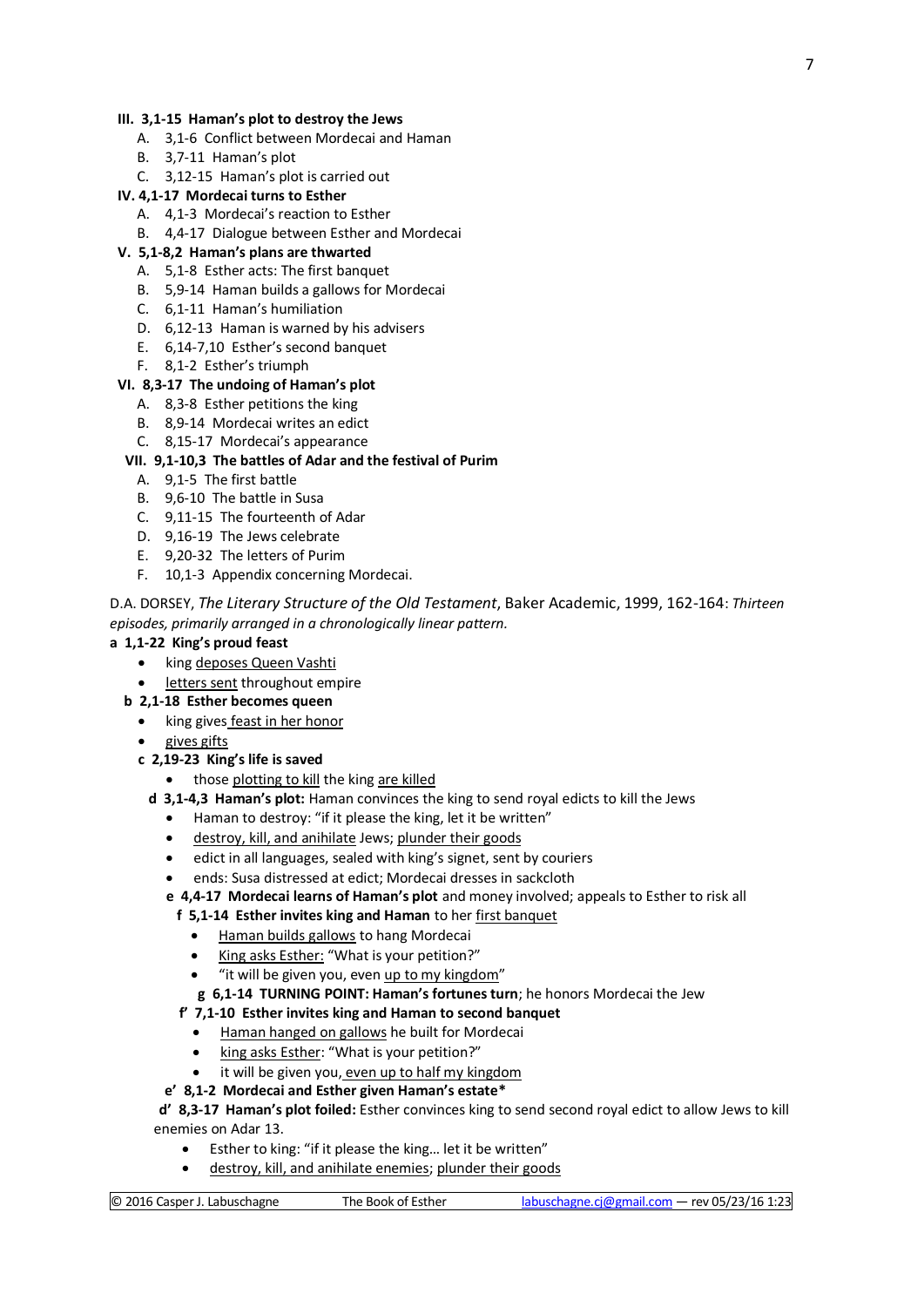- edict in all languages, sealed with king's signet, sent by couriers
- ends: Susa rejoices at edict; Mordecai dresses royally, joy
- **c' 9,1-10 Jews'lives are saved**
	- those plotting to kill Jews are killed

## **b' Esther wins second day for Jews in Susa**

- another feast day instituted because of Esther (annual feast will perpetually honor Esther
- giving of gifts

## **a' 9,20-10,3 Jews' Feast of Purim**

- king promotes Mordecai
- **.** letters sent throughout empire.

**\*** Unit e' is an admittedly weak match of unit e.

## **Quantitative structural analysis of the book of Esther**

It cannot be excluded that some of the multiples of **17** and **26** are due to coincidence.

| Vs.          | <b>Text</b>            | <b>Words</b>                 | Lett. | Sum words  | P/S | <b>Structural design</b>                                          |
|--------------|------------------------|------------------------------|-------|------------|-----|-------------------------------------------------------------------|
| 1            | Es. 1,1                | 13                           | 57    | 13         |     | §1 Ahasuerus's copious banquets for all his servants              |
| $\mathbf{2}$ | Es. 1,2                | 11                           | 47    | 24         |     | 1.1 The setting: in the days of Ahasuerus.                        |
| 3            | Es. 1,3                | 15                           | 66    | 39         |     |                                                                   |
| 4            | Es. 1,4                | 14                           | 59    | 53         |     |                                                                   |
| 5            | Es. 1,5                | 20                           | 85    | 73         |     |                                                                   |
| 6            | Es. 1,6                | $\overline{21}$   119 (7x17) | 79    | 94         |     | 1,2-9 The king's banquet in Susa for all his servants lasting for |
| 7            | Es. 1,7                | 11                           | 46    | 105        |     | seven days: 119 words.                                            |
| 8            | Es. 1,8                | 16                           | 53    | 121        |     |                                                                   |
| 9            | Es. 1,9                | 11                           | 46    | 132        | S   |                                                                   |
| 9            | $1,1-9$                | 132                          | 538   | 132        |     |                                                                   |
| 10           | Es. 1,10               | 21                           | 95    | 153        |     | §2 The queen refuses to obey the king's command                   |
| 11           | Es. 1,11               | 17                           | 69    | 170        |     | 1,11 Queen Vashti expected to come in full ornate: 17 words.      |
| 12           | Es. 1,12               | 15                           | 62    | 185        |     |                                                                   |
| 13           | Es. 1,13               | 14                           | 51    | 199        |     |                                                                   |
| 14           | Es. 1,14               | $19+$                        | 81    | 218        |     | 1,14-15 The king consults his seven princes: 34 words.            |
| 15           | Es. 1,15               | 15/34(2x17)                  | 57    | 233        | S   |                                                                   |
| 6            | $1,10-15$              | 101                          | 415   | 101        |     |                                                                   |
| 16           | Es. 1,16               | 24                           | 93    | 257        |     | §3 By royal order Vashti is deposed                               |
| 17           | Es. 1,17               | 21                           | 87    | 278        |     |                                                                   |
| 18           | Es. 1,18               | 17                           | 65    | 295        |     | 1,18 There will be disrespect and discord among the grand         |
| 19           | Es. 1,19               | 27                           | 109   | 322        |     | ladies of Persia and Media: 17 words.                             |
| 20           | Es. 1,20               | 18                           | 71    | 340        |     |                                                                   |
| 21           | Es. 1,21               | 9                            | 41    | 349        |     |                                                                   |
| 22           | Es. 1,22               | 22                           | 87    | 371        | P   |                                                                   |
| 7            | $1,16-22$              | <b>138</b>                   | 553   | <b>138</b> |     |                                                                   |
| 23           | Es. 2,1                | 17                           | 63    | 388        |     | §4 The search among the virgins for a new queen                   |
| 24           | Es. 2,2                | 10                           | 49    | 398        |     | 2.1 The king remembers Vashti and what she did: 17.               |
| 25           | Es. 2,3                | 28<br>52(2x26)               | 114   | 426        |     | The paragraph is sealed by 17 and 52 words.                       |
| 26           | Es. 2,4                | 14                           | 57    | 440/69     | S   |                                                                   |
| 4            | $2,1-4$                | 69                           | 283   | 69         |     |                                                                   |
| 27           | Es. 2,5                | 15                           | 55    | 455        |     | §5 Esther is chosen solely because of her beauty                  |
| 28           | Es. 2,6                | $\overline{16}$              | 66    | 471        |     |                                                                   |
| 29           | Es. 2,7                | 25                           | 85    | 496        |     |                                                                   |
| 30           | Es. 2,8                | 24                           | 86    | 520        |     |                                                                   |
| 31           | Es. 2,9                | 27                           | 113   | 547        |     |                                                                   |
| 32           | Es. 2,10               | $\overline{14}$              | 48    | 561        |     |                                                                   |
| 33           | Es. 2,11               | 16                           | 59    | 577        |     |                                                                   |
| 34           | Es. 2,12               | 30                           | 123   | 607        |     |                                                                   |
| 35           | Es. 2,13               | 18                           | 60    | 625        |     |                                                                   |
| 36           | $\overline{E}$ s. 2,14 | 29                           | 99    | 654        |     |                                                                   |
| 37           | Es. 2,15               | 34                           | 114   | 688        |     | 2,15 Esther finds favour in the eyes of all who see her: 34 w.    |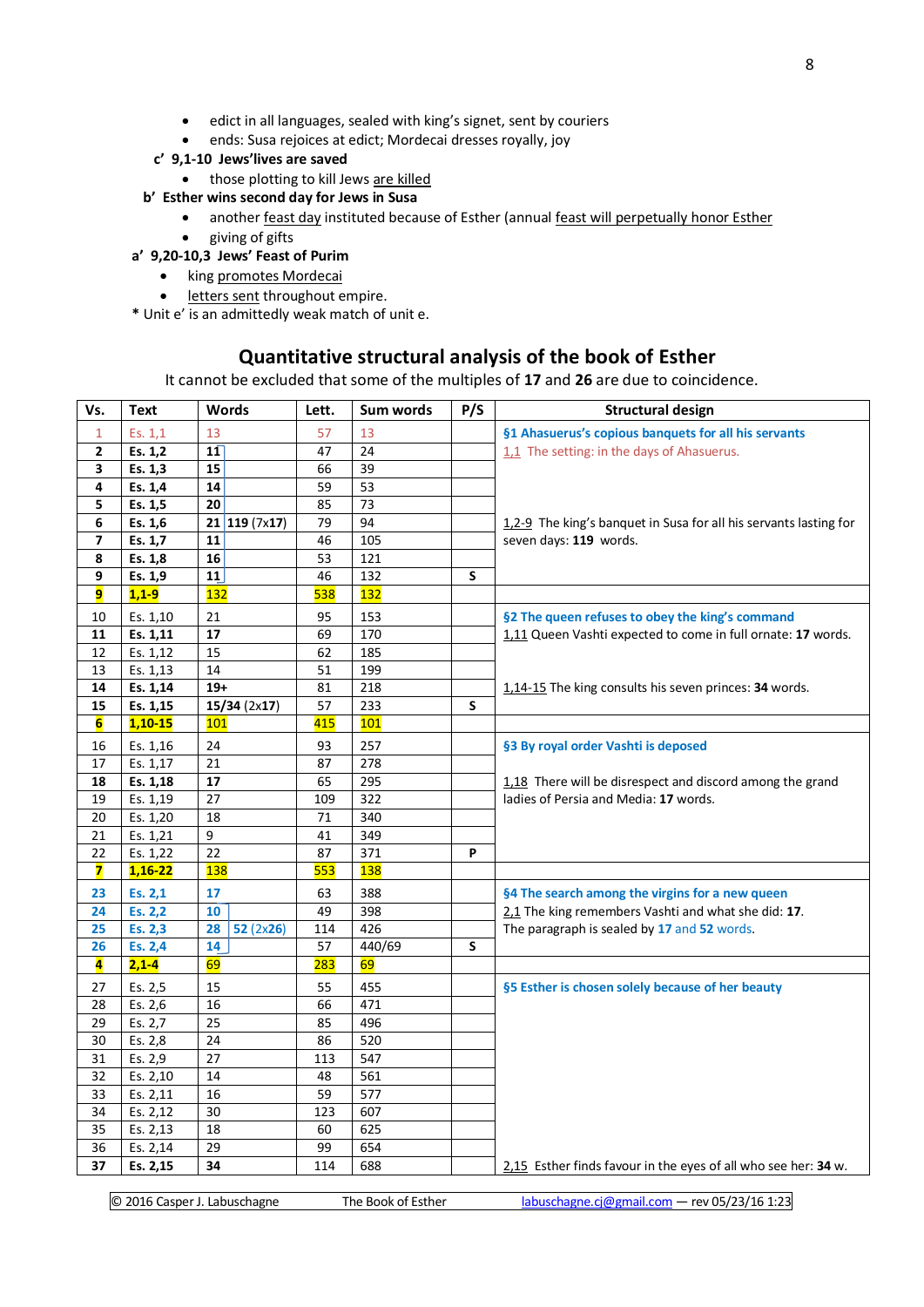| 38                      | Es. 2,16   | 16                       | 66         | 704               |   | 2,16-20 The king falls in love and crowns her: 78 words.     |
|-------------------------|------------|--------------------------|------------|-------------------|---|--------------------------------------------------------------|
| 39                      | Es. 2,17   | 19                       | 78         | 723               |   |                                                              |
| 40                      | Es. 2,18   | 17<br>78 (3x26)          | 69         | 740               |   | 2.18 The king gives a great banquet to honour her: 17 words. |
| 41                      | Es. 2,19   | $\overline{\phantom{a}}$ | 33         | 747               |   | 2,19-20 Esther's ethnicity and kin are unknown: 26 words.    |
| 42                      | Es. 2,20   | 19                       | 74         | 766               | S |                                                              |
| <b>16</b>               | $2,5 - 20$ | <b>326</b>               | 1228       | 326               |   |                                                              |
| 43                      | Es. 2,21   | 19                       | 78         | 785               |   | §6 Mordecai uncovers a plot against the king                 |
| 44                      | Es. 2,22   | 11                       | 50         | 796               |   |                                                              |
| 45                      | Es. 2,23   | 13                       | 54         | 809               | P |                                                              |
| в                       | $2,21-23$  | 43                       | <b>182</b> | 43                |   | 182 (7x26) letters.                                          |
|                         |            |                          |            |                   |   |                                                              |
| 46                      | Es. 3,1    | 20                       | 77         | 829               |   | §7 Haman clashes with Mordecai and plans genocide            |
| 47                      | Es. 3,2    | 19<br>52 $(2x26)$        | 73         | 848               |   | 3,1-3 The royal servants wonder why Mordecai refuses to      |
| 48                      | Es. 3,3    | 13                       | 52         | 861               |   | bow down and do obeisance to Haman: 52 words.                |
| 49                      | Es. 3,4    | 20                       | 81         | 881               |   |                                                              |
| 50                      | Es. 3,5    | 11                       | 40         | 892               |   |                                                              |
| 51                      | Es. 3,6    | 24                       | 94         | 916               |   |                                                              |
| 52                      | Es. 3,7    | 25                       | 98         | 941               | S |                                                              |
| $\overline{\mathbf{z}}$ | $3,1 - 7$  | <b>132</b>               | 515        | 132               |   |                                                              |
| 53                      | Es. 3,8    | 27                       | 110        | 968               |   | §8 Haman persuades the king to issue an edict of genocide    |
| 54                      | Es. 3,9    | 19                       | 70         | 987               |   |                                                              |
| 55                      | Es. 3,10   | 13                       | 52         | 1000              |   |                                                              |
| 56                      | Es. 3,11   | 11                       | 44         | 1011              |   |                                                              |
| 57                      | Es. 3,12   | 40                       | 163        | 1051              |   |                                                              |
| 58                      | Es. 3,13   | 31   85 (5x17)           | 121        | 1082              |   | 3,12-14 The royal secretaries write an edict which is sealed |
| 59                      | Es. 3,14   | 14                       | 59         | 1096              |   | with the king's signet and transcribed: 85 words.            |
| 60                      | Es. 3,15   | 16                       | 73         | 1112              | P |                                                              |
| $\overline{\mathbf{8}}$ | $3,8-15$   | 171                      | 692        | 171               |   |                                                              |
| 61                      | Es. 4,1    | $20^{-}$                 | 77         | 1132              |   | §9 Esther learns about Haman's plan and decides to act       |
| 62                      | Es. 4,2    | 13<br>52(2x26)           | 43         | 1145              |   |                                                              |
| 63                      | Es. 4,3    | 19                       | 78         | 1164              |   | 4,1-3 Mordecai and the Jews mourn in sackcloth: 52 words.    |
| 64                      | Es. 4,4    | 19                       | 90         | 1183              |   |                                                              |
| 65                      | Es. 4,5    | 17                       | 64         | 1200              |   | 4.5 Esther sends a messenger to Mordecai: 17 words.          |
| 66                      | Es. 4,6    | 11                       | 38         | 1211              |   |                                                              |
| 67                      | Es. 4,7    | 19                       | 70         | 1230              |   |                                                              |
| 68                      | Es. 4,8    | 26                       | 101        | 1256              |   | 4,8 Mordecai sends Esther a copy of the decree: 26 words.    |
| 69                      | Es. 4,9    | 7                        | 28         | 1263              |   |                                                              |
| 70                      | Es. 4,10   | 6                        | 26         | 1269              |   | The paragraph is highlighted and sealed by 204 words.        |
| 71                      | Es. 4,11   | 42                       | 153        | 1311              |   |                                                              |
| 72                      | Es. 4,12   | 5                        | 22         | 1316              | S |                                                              |
| 12                      | $4,1 - 12$ | 204(12x17)               | 790        | $204(12\times17)$ |   |                                                              |
| 73                      | Es. 4,13   | 13                       | 54         | 1329              |   | §10 Mordecai and Esther join forces on behalf of the Jews    |
| 74                      | Es. 4,14   | 23                       | 91         | 1352              |   |                                                              |
| 75                      | Es. 4,15   | 5                        | 21         | 1357              |   |                                                              |
| 76                      | Es. 4,16   | 32                       | 122        | 1389              |   |                                                              |
| $77 \,$                 | Es. 4,17   | 8                        | 32         | 1397/81           | S |                                                              |
| 5                       | $4,13-17$  | 81                       | <b>320</b> | 81                |   |                                                              |
| 78                      | Es. 5,1    | 24                       | 101        | 1421              |   | §11 Esther presents herself to the king in the palace        |
| 79                      | Es. 5,2    | 24                       | 99         | 1445              | S |                                                              |
| $\overline{\mathbf{2}}$ | $5,1-2$    | 48                       | 200        | 48                |   |                                                              |
| 80                      | Es. 5,3    | 14                       | 50         | 1459              |   | §12 The consequences of Esther invitation for Haman          |
| 81                      | Es. 5,4    | 15                       | 53         | 1474              |   |                                                              |
| 82                      | Es. 5,5    | 17                       | 62         | 1491              |   | 5.5 The king and Haman go to dine with Esther: 17 words.     |
| 83                      | Es. 5,6    | 15                       | 60         | 1506              |   |                                                              |
| 84                      | Es. 5,7    | $5+$                     | 24         | 1511              |   |                                                              |
| 85                      | Es. 5,8    | $27+$                    | 98         | 1538              |   |                                                              |
| 86                      | Es. 5,9    | $23+$                    | 80         | 1561              |   |                                                              |
| 87                      | Es. 5,10   | $12+$                    | 46         | 1573              |   | 5,7-14 A second invitation; Haman plans to hang Mordecai:    |
| 88                      | Es. 5,11   | $20+$                    | 70         | 1593              |   | 156 words.                                                   |
|                         |            |                          |            |                   |   |                                                              |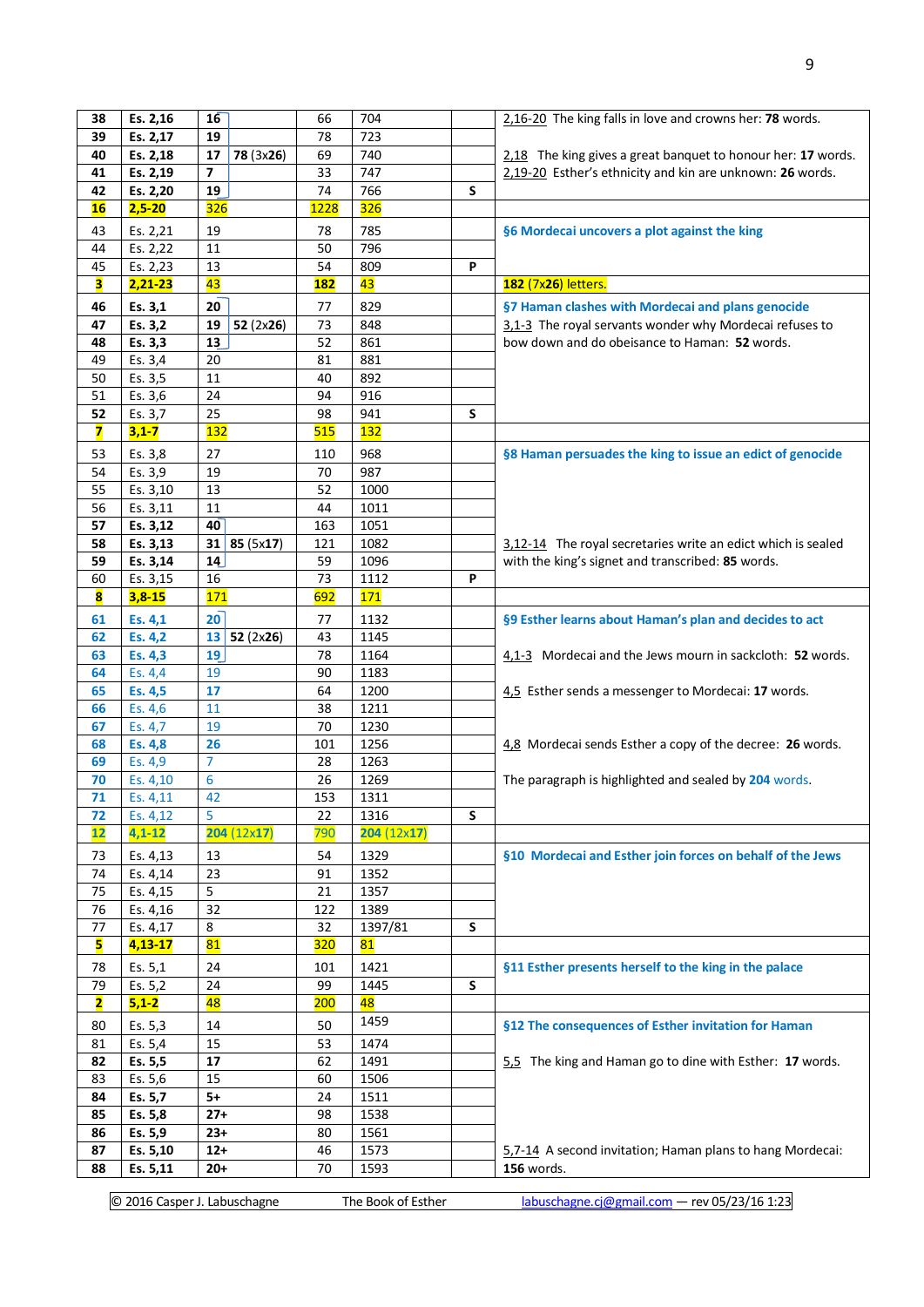| 89                      | Es. 5,12   | $23+$           | 76          | 1616       |              |                                                                  |
|-------------------------|------------|-----------------|-------------|------------|--------------|------------------------------------------------------------------|
| 90                      | Es. 5,13   | $16+$           | 54          | 1632       |              |                                                                  |
| 91                      | Es. 5,14   | 30/156 (6x26)   | 109         | 1662/217   | P            |                                                                  |
| 12                      | $5,3-14$   | 217             | 782         | 217        |              | 782 (46x17) letters.                                             |
| 92                      | Es. 6,1    | 16              | 70          | 1678       |              | §13 Mordecai is honoured for having saved the king's life        |
| 93                      | Es. 6,2    | 52 (2x26)<br>19 | 76          | 1697       |              |                                                                  |
| 94                      | Es. 6,3    | 17              | 66          | 1714       |              | 6,1-3 The king learns that Mordecai has never been honoured      |
| 95                      | Es. 6,4    | 20              | 73          | 1734       |              | for having saved his life: 52 words.                             |
| 96                      | Es. 6,5    | 11              | 44          | 1745       |              |                                                                  |
| 97                      | Es. 6,6    | 22              | 84          | 1767       |              |                                                                  |
| 98                      | Es. 6,7    | 9               | 32          | 1776       |              |                                                                  |
| 99                      | Es. 6,8    | 17              | 64          | 1793       |              | 6.8 Haman's proposal that the man to be honoured should be       |
| 100                     | Es. 6,9    | 30              | 124         | 1823       |              | clothed with the king's robe and ride on the king's horse: 17 w. |
| 101                     | Es. 6,10   | 24              | 89          | 1847       |              |                                                                  |
| 102                     | Es. 6,11   | 21              | 86          | 1868       |              |                                                                  |
| 103                     | Es. 6,12   | 12              | 43          | 1880       |              |                                                                  |
| 104                     | Es. 6,13   | 30<br>78 (3x26) | 115         | 1910       |              | 6,11-14 Haman honours Mordecai as the king had ordered           |
| 105                     | Es. 6,14   | 15              | 62          | 1925       | $\mathbf{I}$ | him to do and realizes that he is in great danger: 78 words.     |
| 14                      | $6,1-14$   | <b>263</b>      | 1028        | 263        |              |                                                                  |
| 106                     | Es. 7,1    | $\overline{7}$  | 28          | 1932       |              | §14 During the meal, Esther appeals to the king for the Jews     |
| 107                     | Es. 7,2    | 20              | 79          | 1952       |              |                                                                  |
| 108                     | Es. 7,3    | 19              | 75          | 1971       |              |                                                                  |
| 109                     | Es. 7,4    | 18              | 79          | 1989       | S            |                                                                  |
| 4                       | $7,1 - 4$  | 64              | 261         | 64         |              |                                                                  |
| 110                     | Es. 7,5    | 17              | 63          | 2006       |              | §15 Esther informs the king about Haman                          |
| 111                     | Es. 7,6    | 13              | 51          | 2019       |              | 7.5 "Esther, who is this man?": 17 words.                        |
| 112                     | Es. 7,7    | 23              | 84          | 2042       |              | The number 83 happens to be the numerical value of the           |
| 113                     | Es. 7,8    | 30              | 108         | 2072       | S            | name Ahasuerus (1+8+21+6+20+6+21=83).                            |
| 4                       | $7,5-8$    | 83              | 306         | 83         |              |                                                                  |
| 114                     | Es. 7,9    | 29              | 107         | 2101       |              | §16 Haman is hanged on the gallows meant for Mordecai            |
| 115                     | Es. 7,10   | 11              | 40          | 2112       | P            |                                                                  |
| $\overline{\mathbf{2}}$ | $7,9-10$   | 40              | 147         | 40         |              | 7,1-10 is sealed by 714 (42x17) letters and 187 words.           |
| 10                      | $7,1-10$   | 187(11x17)      | 714         | 187(11x17) |              | 7,1-10 Esther tells the king about Haman: 187 (11x17) words.     |
| 116                     | Es. 8,1    | 22              | 85          | 2134       |              | §17 The king rewards Esther and Mordecai                         |
| 117                     | Es. 8,2    | 16              | 61          | 2150       | P            |                                                                  |
| $\overline{\mathbf{2}}$ | $8,1 - 2$  | 38              | 146         | 38         |              |                                                                  |
| 118                     | Es. 8,3    | 22              | 90          | 2172       |              | §18 Esther's plea to have Haman's decree revoked                 |
| 119                     | Es. 8,4    | 11              | 45          | 2183       |              |                                                                  |
| 120                     | Es. 8,5    | 34              | 133         | 2217       |              | 8.5 Esther asks the king to recall Haman's letters: 34 words.    |
| 121                     | Es. 8,6    | 14              | 60          | 2231       | S            |                                                                  |
| 4                       | $8,3-6$    | 81              | 328         | 81         |              | 8,1-6 (§§18-19) highlighted and sealed by 119 words.             |
| $6\overline{6}$         | $8,1-6$    | 119(7x17)       | 474         | 119(7x17)  |              |                                                                  |
| 122                     | Es. 8,7    | 21              | 87          | 2252       |              | §19 The king agrees to have a new decree written                 |
| 123                     | Es. 8,8    | 22              | 91          | 2274       |              |                                                                  |
| 124                     | Es. 8,9    | 43              | 193         | 2317       |              |                                                                  |
| 125                     | Es. 8,10   | 17              | 82          | 2334       |              | 8,9-14 The Mordecai decree is issued in Susa: 130 words and      |
| 126                     | Es. 8,11   | 26 130(5x26)    | 101         | 2360       |              | 578 (34x17) letters.                                             |
| 127                     | Es. 8,12   | 14              | 56          | 2374       |              |                                                                  |
| 128                     | Es. 8,13   | 17              | 81          | 2391       |              | 8,13 The decree is to be issued in every province and the        |
| 129                     | Es. 8,14   | 13              | 65          | 2404       | P            | Jews have to be ready to avenge themselves: 17 words.            |
| 8                       | $8,7-14$   | <b>173</b>      | 756         | 173        |              |                                                                  |
| 130                     | Es. 8,15   | 18              | 82          | 2422       |              | §20 Mordecai appears in full ornate and the Jews rejoice         |
| 131                     | Es. 8,16   | 6               | 28          | 2428       |              |                                                                  |
| 132                     | Es. 8,17   | 27              | 115         | 2455       | $\mathbf{I}$ | The paragraph is highlighted and sealed by 51 words.             |
| $\overline{\mathbf{3}}$ | 8,15-17    | 51(3x17)        | 225         | 51(3x17)   |              |                                                                  |
| 17                      | $8,1 - 17$ | <b>343</b>      | <b>1455</b> | 343        |              | 8,1-17 is highlighted and sealed by 17 verses.                   |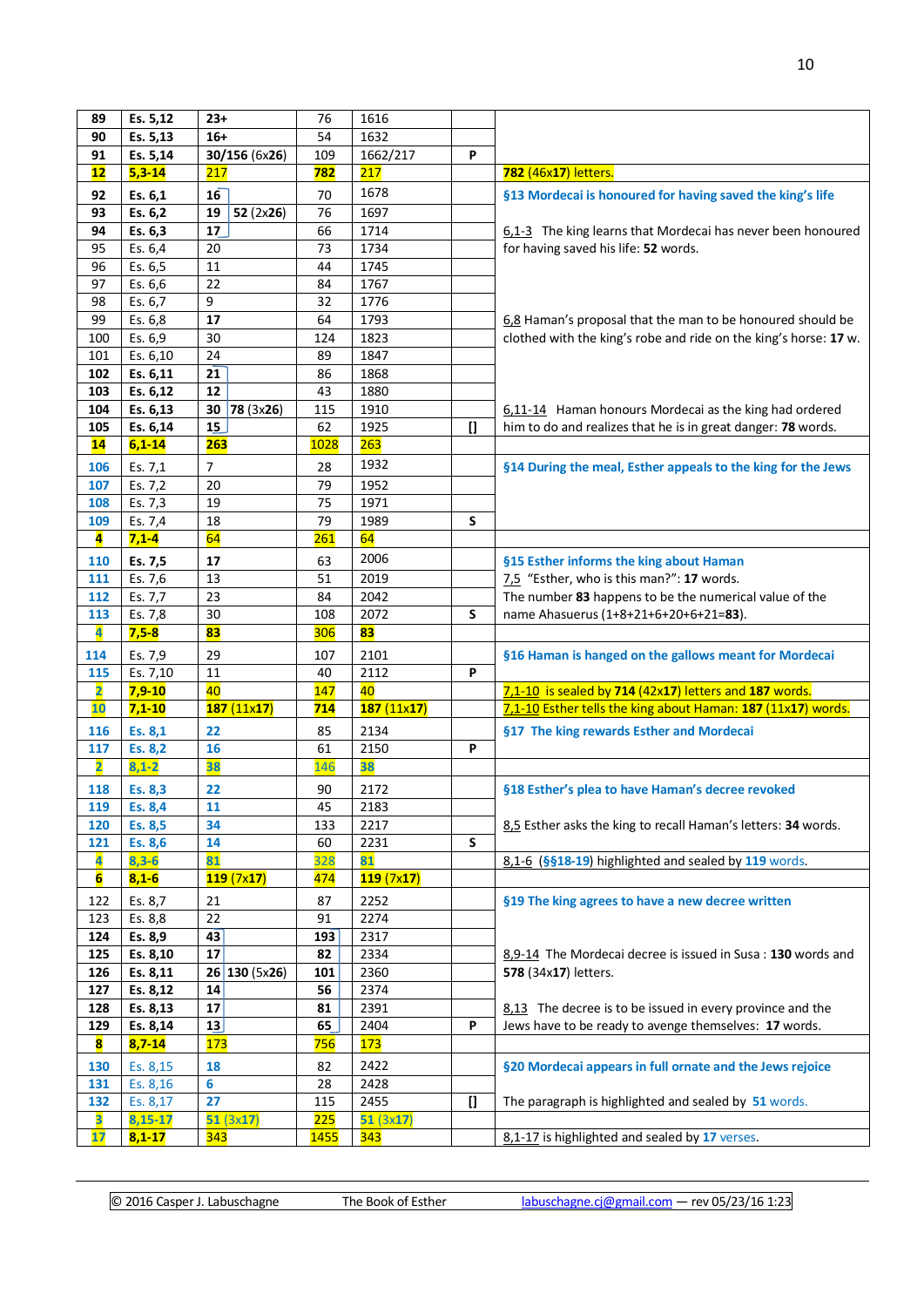| 133                     | Es. 9,1    | 30              | 123        | 2485        |      | §21 The crucial turning point: the thirteenth day of Adar       |  |  |  |
|-------------------------|------------|-----------------|------------|-------------|------|-----------------------------------------------------------------|--|--|--|
| 134                     | Es. 9,2    | 21<br>51(3x17)  | 87         | 2506        |      | 9.1-2 The Jews get mastery over their enemies: 51 words.        |  |  |  |
| 135                     | Es. 9,3    | 17              | 80         | 2523        |      | 9,3 The king's officials helped them: 17 words.                 |  |  |  |
| 136                     | Es. 9,4    | 14              | 58         | 2537        | P    | Until this point 136 (8x17) verses.                             |  |  |  |
| $\overline{\mathbf{z}}$ | $9,1 - 4$  | 82              | 348        | 82          |      |                                                                 |  |  |  |
| 137                     | Es. 9,5    | 11              | 53         | 2548        |      | §22 The slaughter in Susa and the death of Haman's ten sons     |  |  |  |
| 138                     | Es. 9,6    | 8               | 36         | 2556        |      |                                                                 |  |  |  |
| 139                     | Es. 9,7    | 6<br>52(2x26)   | 26         | 2562        |      |                                                                 |  |  |  |
| 140                     | Es. 9,8    | 6               | 25         | 2568        |      | 9,5-10 The Jews kill five hundred men in Susa and also the      |  |  |  |
| 141                     | Es. 9,9    | 8               | 32         | 2576        |      | ten sons of Haman (altogether 510 men!): 52 words.              |  |  |  |
| 142                     | Es. 9,10   | 13              | 47         | 2589        |      |                                                                 |  |  |  |
| 143                     | Es. 9,11   | 9               | 39         | 2598        | S    |                                                                 |  |  |  |
| $\overline{\mathbf{z}}$ | $9,5 - 11$ | 61              | <b>258</b> | 61          |      |                                                                 |  |  |  |
| 144                     | Es. 9,12   | 29              | 116        | 2627        |      | §23 The slaughter in the provinces and the feast on 14 Adar     |  |  |  |
| 145                     | Es. 9,13   | 22              | 78         | 2649        |      |                                                                 |  |  |  |
| 146                     | Es. 9,14   | 12              | 45         | 2661        |      |                                                                 |  |  |  |
| 147                     | Es. 9,15   | 20              | 80         | 2681        |      |                                                                 |  |  |  |
| 148                     | Es. 9,16   | 21   130 (5x26) | 91         | 2702        |      | $9.13-19$ All this happened as a result of Esther's petition to |  |  |  |
| 149                     | Es. 9,17   | 14              | 52         | 2716        |      | the king, who issued a special decree in Susa: 130 words.       |  |  |  |
| 150                     | Es. 9,18   | 19              | 77         | 2735        |      |                                                                 |  |  |  |
| 151                     | Es. 9,19   | 22              | 92         | 2757        | P    |                                                                 |  |  |  |
| $\overline{\mathbf{8}}$ | $9,12-19$  | <b>159</b>      | 631        | 159         |      |                                                                 |  |  |  |
| 152                     | Es. 9,20   | 17              | 81         | 2774        |      | §24 Mordecai informs the Jews and institutes Feast of Purim     |  |  |  |
|                         |            |                 |            |             |      |                                                                 |  |  |  |
| 153                     | Es. 9,21   | 18              | 63         | 2792        |      | 9,20 Mordecai sends letters to all the Jews: 17 words.          |  |  |  |
| 154                     | Es. 9,22   | 26              | 119        | 2818        |      | 9,22 The days of sorrow must be days of feasting: 26 words.     |  |  |  |
| 155                     | Es. 9,23   | 11              | 44         | 2829        |      |                                                                 |  |  |  |
| 156                     | Es. 9,24   | 18              | 72         | 2847        |      |                                                                 |  |  |  |
| 157                     | Es. 9,25   | 21              | 76         | 2868        |      |                                                                 |  |  |  |
| 158                     | Es. 9,26   | 23              | 74         | 2891        |      |                                                                 |  |  |  |
| 159                     | Es. 9,27   | 23              | 95         | 2914        |      |                                                                 |  |  |  |
| 160                     | Es. 9,28   | 24              | 110        | 2938        | S    |                                                                 |  |  |  |
| 9                       | 9,20-28    | 181             | 734        | 181         |      |                                                                 |  |  |  |
| 161                     | Es. 9,29   | 16              | 66         | 2954        |      | §25 Esther confirms Mordecai's second letter about Purim        |  |  |  |
| 162                     | Es. 9,30   | 15              | 65         | 2969        |      |                                                                 |  |  |  |
| 163                     | Es. 9,31   | 22              | 95         | 2991        |      |                                                                 |  |  |  |
| 164                     | Es. 9,32   | 8               | 34         | 2999        | P    | The paragraph is sealed by 260 letters.                         |  |  |  |
| 4                       | 9,29-32    | 61              | 260        | 61          |      | §§20-25 The crucial turning point in the history of the Jews in |  |  |  |
| 35                      | 8,15-9,32  | 595 (35x17)     | 2456       | 595 (35x17) |      | Persia and the institution of Purim are sealed by 595 words.    |  |  |  |
| 165                     | Es. 10,1   | 8               | 28         | 3007        |      | §26 Conclusion: an encomium for Ahasuerus and Mordecai          |  |  |  |
| 166                     | Es. 10,2   | 20              | 81         | 3027        |      |                                                                 |  |  |  |
| 167                     | Es. 10,3   | 18              | 77         | 3045        | Col. |                                                                 |  |  |  |
| 3                       | $10,1-3$   | 46              | 186        | 46          |      |                                                                 |  |  |  |

# **Crucial passages highlighted by the two divine name numbers**

A considerable number of obviously crucial passages are underlined and emphasized by the numbers and **26** woven into the fabric of the text. In line with the function of these numbers to express the presence of God in the events recounted, the purpose of the author/redactor was evidently to put a religious stamp upon the book. This means that the numerical features of the book provide incontrovertible evidence that it was consciously conceived as a religious writing and that God is present in the story, where he is not visualized onstage but behind the scenes. This makes Esther into a book with latent theology.

Therefore, we should not draw conclusions regarding the religious quality of the book of Esther from the absence of God's name. This also goes of course for the Song of Songs and the Book of Qoheleth.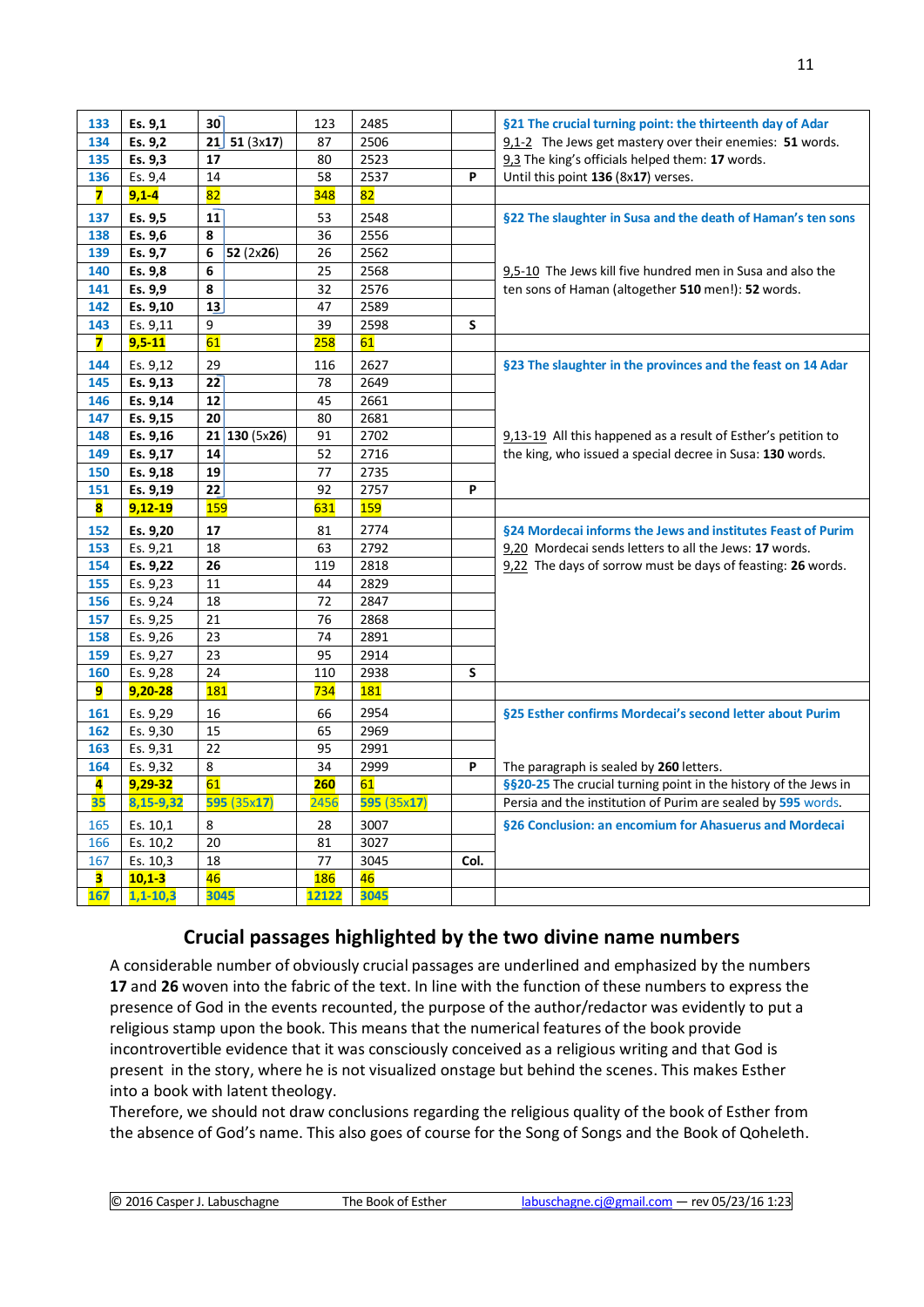Here are the highlighted passages:

- 1. The king's feasts for his officials from the provinces and the people in Susa (1,2-9): **119** (7x**17**) words.
- 2. Queen Vashti is expected to come in full ornate to the palace (1,11): **17** words.
- 3. The king consults his seven princes about Vashti's behaviour (1,14-15): **34** (2x**17**) words.
- 4. There will be disrespect and discord among the ladies of Persia and Media (1,18): **17** words.
- 5. The search among the virgins for a new queen (2,1-4): **17** + **52** (2x**26**) words.
- 6. Esther finds favour in the eyes of all who see her (2,15): **34** (2x**17**) words.
- 7. The king falls in love with her and crowns her (2,16-20): **78** (3x**26**) words.
- 8. The king gives a great banquet to honour her (2,18): **17** words.
- 9. Esther's ethnicity and kin are kept secret (2,19-20): **26** words.
- 10. The royal servants wonder why Mordecai refuses to bow down to Haman (3,1-3): **52** (2x**26**) words.
- 11. The royal secretaries write an edict which is sealed and transcribed (3,12-14): **85** (5x**17**) words.
- 12. Mordecai and the Jews mourn in sackcloth (4,1-3): **52** (2x**26**) words.
- 13. Esther sends a messenger to Mordecai to find out what is going on (4,5): **17** words.
- 14. Mordecai sends Esther a copy of the decree for the destruction of the Jews (4,8): **26** words.
- 15. Esther learns about Haman's plan and decides to act (4,1-12): **204** (12x**17**) words.
- 16. The king and Haman go to dine with Esther (5,5): **17** words.
- 17. A second invitation from Esther; Haman plans to hang Mordecai (5,7-14): **156** (6x**26**) words.
- 18. The king learns that Mordecai was not honoured for what he did (6,1-3): **52** (2x**26**) words.
- 19. Haman's proposal that the man to be honoured must be dressed as a king (6,8): **17** words.
- 20. Haman honours Mordecai and realizes that he is in great danger (6,11-14): **78** (3x**26**) words.
- 21. The king wants to know: "Esther, who is this man?" (7,5): **17** words.
- 22. Esther tells the king about him, and the consequences for Haman (7,1-10): **187** (11x**17**) words.
- 23. Esther asks the king to recall Haman's letters (8,5): **34** (2x**17**) words.
- 24. Esther and Mordecai rewarded; she asks the king to revoke the decree (8,1-6): **119** (7x**17**)words.
- 25. The Mordecai decree is issued in Susa (8,9-14): **130** (5x**26**) words.
- 26. The decree is to be issued and the Jews have to be ready to avenge themselves (8,13): **17** words.
- 27. Mordecai appears in full ornate and the Jews rejoice (8,15-17): **51** (3x**17**) words.
- 28. The Jews get mastery over their enemies (9,1-2): **51** (3x**17**) words.
- 29. All the king's officials helped them, for they were in awe of Mordecai: **17** words.
- 30. In Susa the Jews kill **500** men and the **10** sons of Haman [**510** (30x**17**)] (9,5-10): **52** (2x**26**) words.
- 31. All this happened after the king has issued a special decree in Susa (9,13-19): **130** (5x**26**) words.
- 32. Mordecai sends letters to all the Jews in the provinces (9,20): **17** words.
- 33. The days of sorrow must be days of feasting (9,22): **26** words.
- 34. The turning point in the Jews' history and the institution of Purim (8,15-9,32): **595** (35x**17**) words.

Interestingly, the word Klmh, 'the king', occurs no less than **182** (7x**26**) times.

Another striking feature is that Mordecai speaks only 31 words, while no less than 222 are attributed to Esther. On the other hand, the name of Mordecai (the doer par excellence) appears 58 times while the name of Esther (the chief spokesperson) occurs 55 times. Both of them are important in their own way. When it comes to Ahasuerus and Mordecai, we have a different situation (Eikelenboom): while the name of Mordecai appears **58** (2x**29**) times, Ahasuerus (spelled in three different ways: אהשורש / אחשורש / Sara <mark>Xrab</mark> occurs only **29** times (1,1(2x).2.9.10.15.16.17.19; 2,1.12.16.21; 3,1.6.7.8.12; 6,2; 7,5; 8,1.7.10.12; 9,2.20.30; 10,1.3). This signifies that Mordecai is twice as important in the story as King Ahasuerus himself! The significance of the numbers **127** (provinces of the empire: 1,1; 8,9 and 9,30) and **180** (days: 1,4) and the dates is a matter of further study.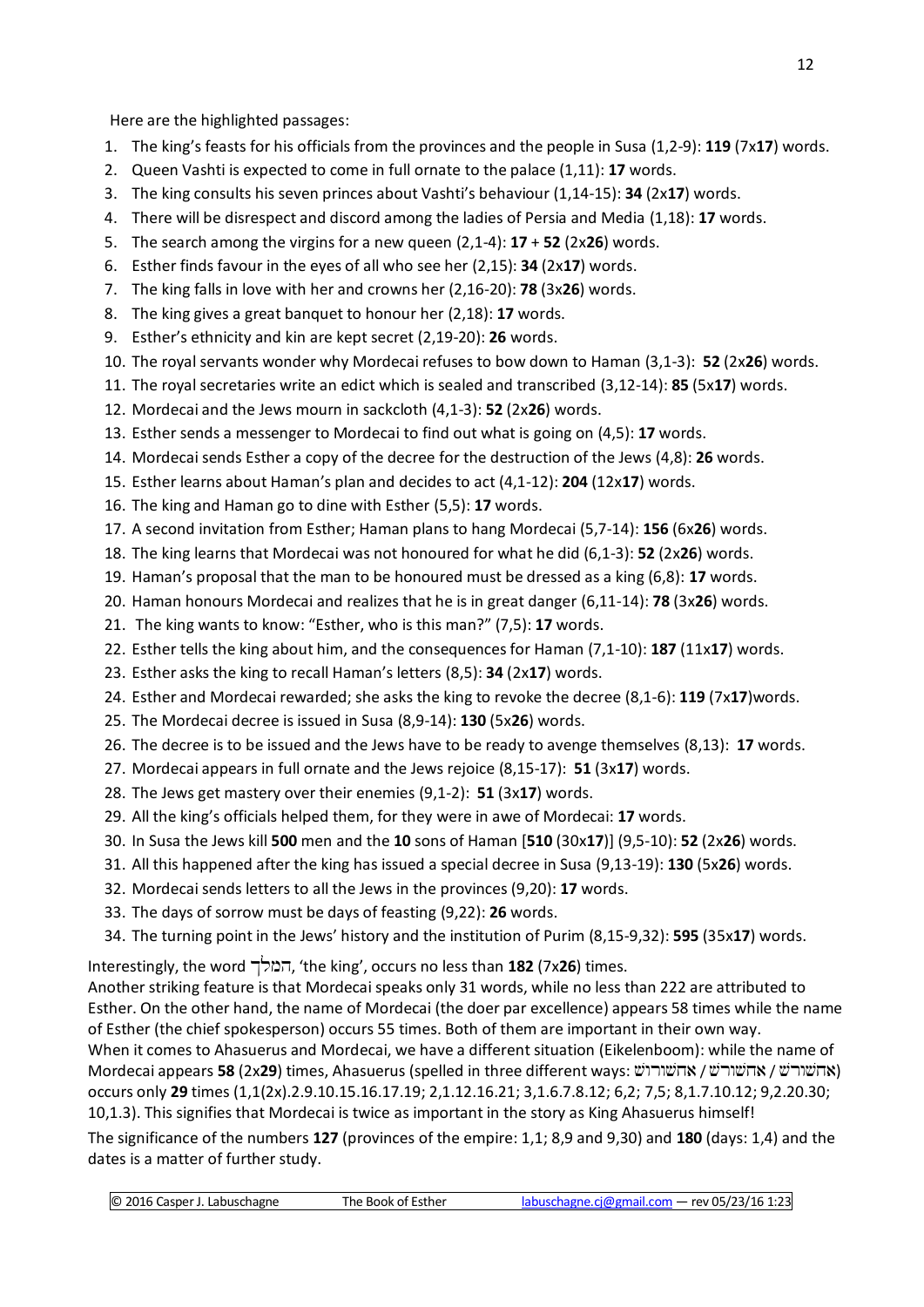# **The words spoken by the dramatis personae in the story (MT)**

As in the Song of Songs, particular attention has been paid to the wording of the speeches in Esther, in this case, in an even more sophisticated way, as shown in the table below. Generally speaking, the speeches can easily be delineated, but King Ahasuerus's very first speech, nested inside 1,13-15, is problematic. All modern commentaries and translations I could lay my hands on take 1,15 forthrightly in its entirety as the king's words. *"According to the law, what is to be done with Queen Vashti, because she has not performed the command of King Ahasuerus conveyed by the eunuchs?"* However, it is highly improbable, if not totally out of the question, that the king would refer to himself in the rather bombastic way in 1,15b. Therefore, 1,15b must be ascribed to the narrator, as in the case of 1,13b-14, and the king's words limited to 1,15a. That is to say, the king speaks 5 words, not 15.

This is how the passage is structured:

**1,13a**: The introduction to the king's speech (delimited by *'atnach*): *"And the king said to the wise men who knew the times of judgement:"*

**1,13b-14**: Particulars provided by the narrator about the wise men, to be marked off by brackets: [*"It was his custom to consult all who were expert in law and usage. Those close to the king were……"*].

**1,15a**: The king's question (delimited by *'atnach*): *"What does the law require to be done with Queen Vashti?"*

**1,15b**: The narrator explains what the reason is behind the king's question , to be marked off by brackets): [*"It is because she has not obeyed the command of King Ahasuerus conveyed to her by the eunuchs."*].

I owe this crucial insight to Klaas Eikelenboom, who also discovered that Pieter Oussoren's *Naardense Bijbel*, 2004, correctly limits the king's words to 1,15a.

The table with the 39 speeches in Esther, to be found on the next full page, was compiled by Klaas Eikelenboom. Most significantly, there are altogether **153** (9x**17**) words in the introductory formulae and **780** (30x**26**) in the speeches. I owe thanks to him for this and his constructive remarks and observations, and also for having checked my text.

For more striking features of the speeches, see Observations 3-9 below.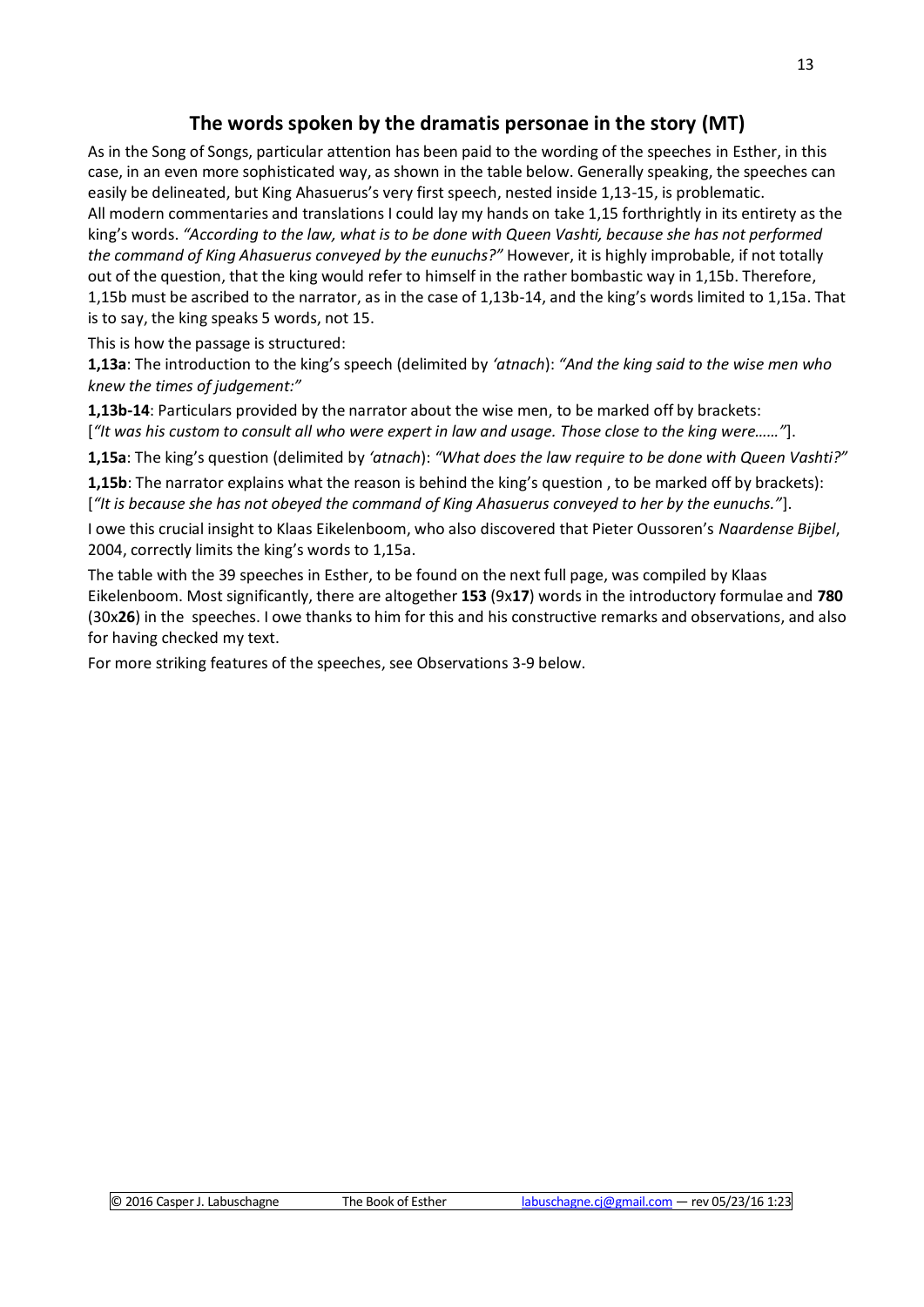| Sp.            | Verse(s)         | <b>Speaker</b>        | <b>Addressee</b>     | Intro                   | <b>Words</b>            | Sum w. | comment       |
|----------------|------------------|-----------------------|----------------------|-------------------------|-------------------------|--------|---------------|
| $\mathbf{1}$   | $1,13^{\sim}15a$ | Ahasuerus             | Seven wise men       |                         | 5                       | 5      |               |
| $\overline{2}$ | 1,16-20          | Memucan               | Ahasuerus & princes  | 5                       | 102                     | 107    |               |
| 3              | $2, 2 - 4a$      | (Seven) Servants      | Ahasuerus            | $\sqrt{4}$              | 42                      | 149    |               |
| 4              | 3,3              | <b>Other Servants</b> | Mordecai             | $\overline{7}$          | $\sqrt{6}$              | 155    |               |
| 5              | $3,8-9$          | Haman                 | Ahasuerus            | $\overline{4}$          | 42                      | 197    |               |
| 6              | 3,11             | Ahasuerus             | Haman                | 3                       | 8                       | 205    |               |
| $\overline{7}$ | $4,10-11$        | Esther                | Hatach > Mordecai    | 6                       | 42                      | 247    |               |
| 8              | $4,13-14$        | Mordecai > Mess.      | Esther               | 5                       | 31                      | 278    |               |
| 9              | $4,15-16$        | Esther > Mess.        | Mordecai             | 5                       | 32                      | 310    |               |
| 10             | 5,3              | Ahasuerus             | Esther               | 3                       | 11                      | 321    |               |
| 11             | 5,4              | Esther                | Ahasuerus            | $\overline{2}$          | 13                      | 334    |               |
| 12             | 5,5a             | Ahasuerus             | Servants             | $\overline{2}$          | $\overline{\mathbf{z}}$ | 341    |               |
| 13             | 5,6              | Ahasuerus             | Esther               | 5                       | 10                      | 351    |               |
| 14             | $5,7-8$          | Esther                | Ahasuerus            | 3                       | 29                      | 380    |               |
| 15             | $5,12-13$        | Haman                 | H's friends & Zeresh | $\overline{2}$          | 37                      | 417    |               |
| 16             | 5,14             | Zeresh & H's friends  | Haman                | 6                       | 18                      | 435    |               |
| 17             | 6,3a             | Ahasuerus             | Servants             | $\overline{2}$          | $\overline{7}$          | 442    | Anything done |
| 18             | 6,3b             | Servants              | Ahasuerus            | 4                       | $\overline{4}$          | 446    | for Mordecai? |
| 19             | 6,4a             | Ahasuerus             | Servants             | $\overline{2}$          | $\overline{2}$          | 448    |               |
| 20             | 6,5a             | servants              | Ahasuerus            | $\overline{4}$          | $\overline{4}$          | 452    |               |
| 21             | 6,5b             | Ahasuerus             | Servants             | $\overline{2}$          | $\mathbf{1}$            | 453    |               |
| 22             | 6,6a             | Ahasuerus             | Haman                | 3                       | $\overline{7}$          | 460    |               |
| 23             | 6,6b             | Haman (thought)       | Haman (thought)      | 3                       | $\overline{7}$          | 467    |               |
| 24             | $6,7-9$          | Haman                 | Ahasuerus            | $\overline{4}$          | 52                      | 519    |               |
| 25             | 6,10             | Ahasuerus             | Haman                | 3                       | 21                      | 540    |               |
| 26             | 6,11b            | Haman                 | The City             | $\overline{2}$          | $\overline{7}$          | 547    |               |
| 27             | 6,13             | H's wise m & Zeresh   | Haman                | 5                       | $15\,$                  | 562    |               |
| 28             | 7,2              | Ahasuerus             | Esther               | 8                       | 12                      | 574    |               |
| 29             | $7,3-4$          | Esther                | Ahasuerus            | $\overline{\mathbf{4}}$ | 33                      | 607    |               |
| 30             | 7,5              | Ahasuerus             | Esther               | 6                       | 11                      | 618    |               |
| 31             | 7,6              | Esther                | Ahasuerus            | $\overline{2}$          | $6\phantom{a}$          | 624    | Haman is      |
| 32             | 7,8              | Ahasuerus             | Ahasuerus            | $\overline{2}$          | 6                       | 630    | exposed.      |
| 33             | 7,9a             | Harbonah              | Ahasuerus            | $\overline{7}$          | 18                      | 648    |               |
| 34             | 7,9b             | Ahasuerus             | Servants             | $\overline{2}$          | $\overline{2}$          | 650    | Hang him!     |
| 35             | $8,4b-6$         | Esther                | Ahasuerus            | 6                       | 47                      | 697    |               |
| 36             | $8,7 - 8$        | Ahasuerus             | Esther & Mordecai    | $\overline{7}$          | 36                      | 733    |               |
| 37             | 9,12             | Ahasuerus             | Esther               | 4                       | 25                      | 758    |               |
| 38             | 9,13             | Esther                | Ahasuerus            | $\overline{2}$          | 20                      | 778    |               |
| 39             | 9.14             | Ahasuerus             | Servants             | $\overline{2}$          | $\overline{2}$          | 780    |               |
| 39             |                  |                       | Totals:              | 153                     | 780                     |        |               |

© 2016 Casper J. Labuschagne The Book of Esther [labuschagne.cj@gmail.com](mailto:labuschagne.cj@gmail.com) – rev 05/23/16 1:23